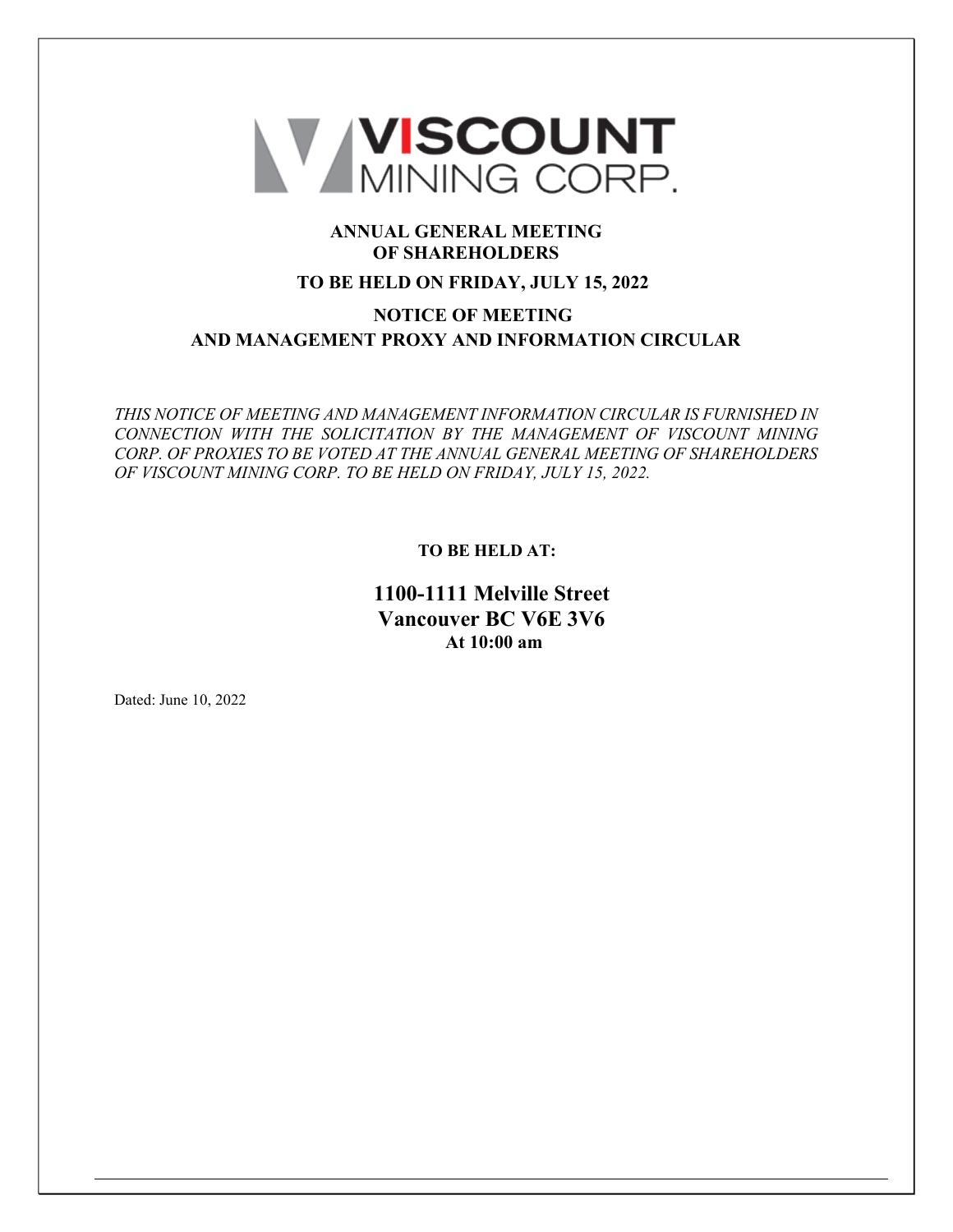# **VISCOUNT MINING CORP.**

# **NOTICE OF ANNUAL GENERAL MEETING OF SHAREHOLDERS**

**NOTICE IS HEREBY GIVEN THAT AN ANNUAL GENERAL MEETING** (the "**Meeting**") of holders of common shares ("**Common Shares**") of Viscount Mining Corp. (the "**Corporation**") will be held at the offices of Suite 1100-1111 Melville Street Vancouver BC V6E 3V6 on Friday, July 15, 2022, at 10:00 a.m. for the following purposes:

- 1. to receive and consider the audited financial statements of the Corporation for the financial year ended August 31, 2021, and the report of the auditor thereon;
- 2. to fix the number of directors of the Corporation to be elected at the Meeting at FIVE (5);
- 3. to elect the Board of Directors of the Corporation for the ensuing year;
- 4. to appoint the auditor of the Corporation for the ensuing year and to authorize the Board of Directors to fix the auditor's remuneration;
- 5. to consider, and if thought fit, approve the ordinary resolution, as more particularly set forth in the accompanying Management Information Circular prepared for the purpose of the Meeting, relating to the re-approval of the stock option plan of the Corporation; and
- 6. to transact such other business as may be properly brought before the meeting or any adjournment thereof.

**DATED** this 10<sup>th</sup> day of June, 2022.

# **BY ORDER OF THE BOARD OF DIRECTORS**

*signed "Jim MacKenzie"* 

Jim MacKenzie **Chief Executive Officer and Director**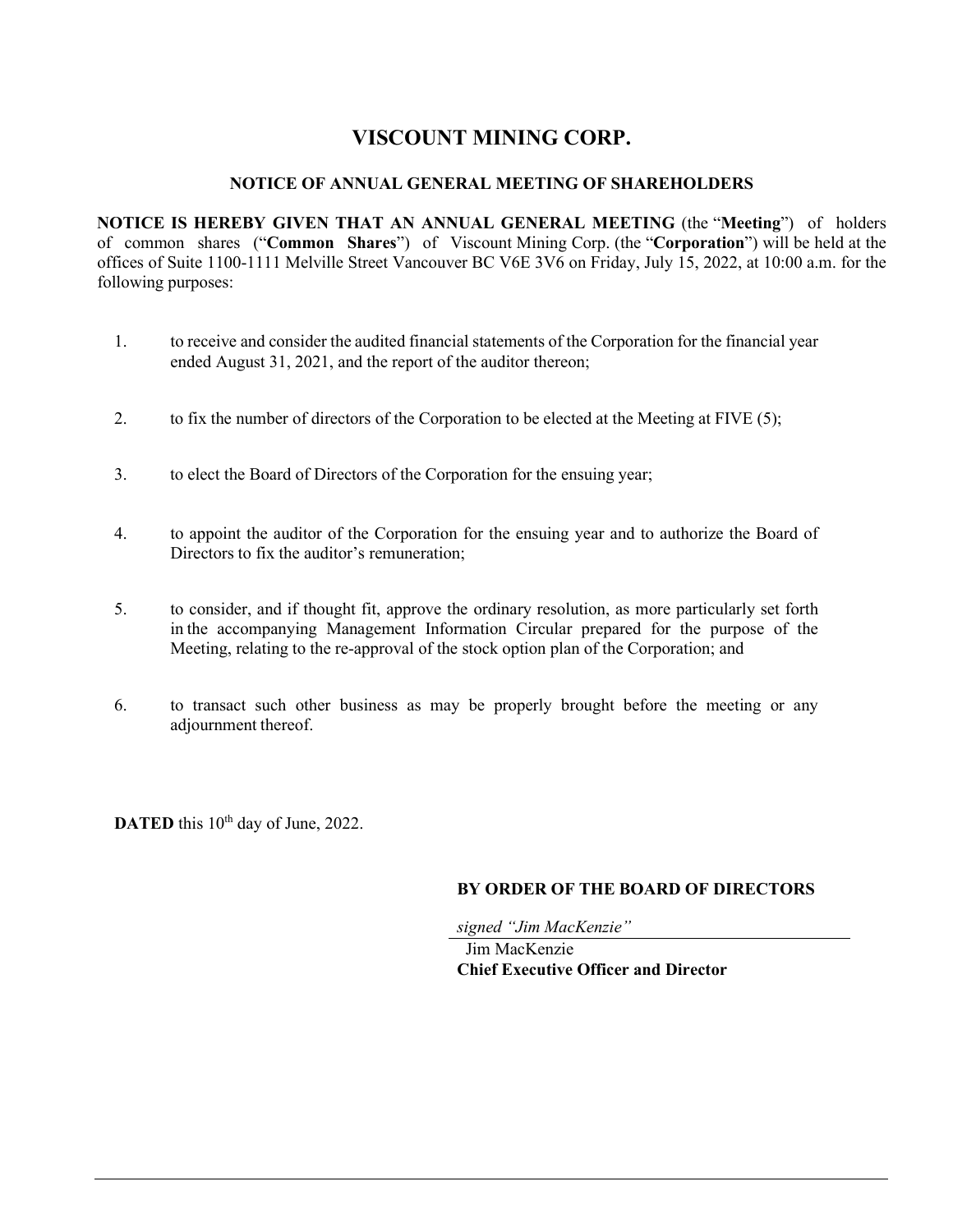# **COVID-19 RESTRICTIONS ON IN-PERSON ATTENDANCE AT THE MEETING**

The Company urges Shareholders to submit their forms of proxy or voting instruction forms in advance of the Meeting and not plan on attending the Meeting in person, due to restrictions relating the global COVID-19 pandemic, and to mitigate risks to the health and safety of our communities, shareholders, employees and other stakeholders. Shareholders are encouraged to vote in advance of the Meeting by following the instructions in the form of proxy for voting by telephone or internet.

Any persons attending the Meeting in person will be required to comply with health and safety measures that the Company and the host may put in place. Any person who wishes to attend the Meeting in person must first register with the Meeting's host at least 72 hours in advance and receive approval, or by email at mfaris.ext@khiron.ca. You should not attend the Meeting if you or someone with whom you have been in close contact with are experiencing any cold or flu-like symptoms, or if you or someone with whom you have been in close contact has travelled to or from outside of Canada within the 14 days prior to the Meeting. The Company may refuse any shareholder or duly appointed proxyholder entrance to the Meeting if the Company feels to allow entrance would put staff and/or other attendees at the Meeting in harm's way.

In order to mitigate potential risks to public health and safety, the ability to attend the Meeting in person is subject to any governmental orders applicable at the time of the Meeting which might prevent or restrict shareholders and duly appointed proxyholders from attending in person. In addition, please note that individuals will be required to show satisfactory proof of vaccination in order to attend the Meeting in person. Those that attend the Meeting in person will also be required to wear masks in all public spaces, including lobbies, elevators, reception area, meeting rooms and washrooms.

The Company reserves the right to take any additional pre-cautionary measures deemed to be appropriate, necessary or advisable in relation to the Meeting in response to further developments in the COVID-19 outbreak and in order to ensure compliance with federal, provincial and local laws and orders, including without limitation: (i) holding the Meeting virtually; (ii) hosting the Meeting solely by means of remote communication; (iii) changing the Meeting date and/or changing the means of holding the Meeting; (iv) denying access to persons who exhibit cold or flu-like symptoms, or who have, or have been in close contact with someone who has, travelled to/from outside of Canada within the 14 days immediately prior to the Meeting; and (v) such other measures as may be recommended by public health authorities in connection with gatherings of persons such as the Meeting.

The Company is monitoring developments regarding COVID-19. In the event the Company decides any change to the date, time, location or format of the Meeting are necessary or appropriate due to difficulties arising from COVID-19, the Company will promptly notify shareholders of the change by issuing a news release, a copy of which will be available on SEDAR at [www.sedar.com.](https://nam02.safelinks.protection.outlook.com/?url=http%3A%2F%2Fwww.sedar.com%2F&data=05%7C01%7Cmfaris.ext%40khiron.ca%7C7d5510ee6ed34b3bcd2d08da3a71ddba%7C8c90ff9b6c994dc2a6a8f60f209ffe66%7C0%7C0%7C637886557988797213%7CUnknown%7CTWFpbGZsb3d8eyJWIjoiMC4wLjAwMDAiLCJQIjoiV2luMzIiLCJBTiI6Ik1haWwiLCJXVCI6Mn0%3D%7C3000%7C%7C%7C&sdata=BNcmN2HgtJphwpPj9wr%2FXy%2BdS1syREgKjyoKGhZfaGI%3D&reserved=0)

# **PLEASE VOTE. YOUR VOTE IS IMPORTANT. WHETHER OR NOT YOU EXPECT TO ATTEND THE MEETING, PLEASE VOTE ONLINE OR COMPLETE, SIGN AND DATE THE ENCLOSED FORM OF PROXY AND PROMPTLY RETURN IT IN THE ENVELOPE PROVIDED.**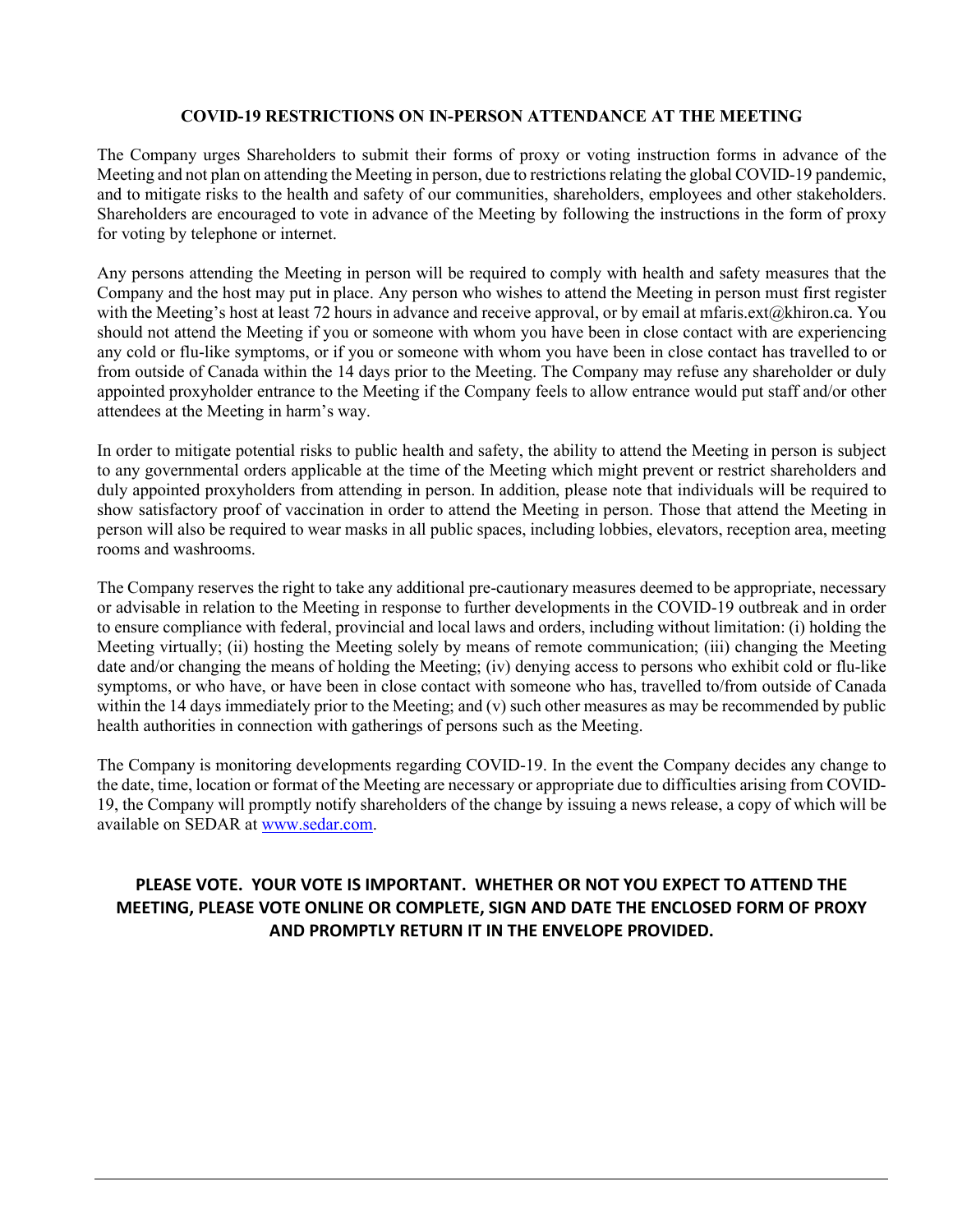# **VISCOUNT MINING CORP.**

# **MANAGEMENT INFORMATION CIRCULAR SOLICITATION OF PROXIES**

**THIS MANAGEMENT INFORMATION CIRCULAR ("MANAGEMENT INFORMATION CIRCULAR") IS PROVIDED IN CONNECTION WITH THE SOLICITATION BY MANAGEMENT OF VISCOUNT MINING CORP. (THE "CORPORATION")** of proxies from the holders of common shares (the "**Common Shares**") for the annual general meeting of the shareholders of the Corporation (the "**Meeting**") to be held on Friday, July 15, 2022, at 10:00 a.m. at the offices of Suite 1100-1111 Melville Street Vancouver BC V6C 3V6, or at any adjournment thereof for the purposes set out in the accompanying notice of meeting ("**Notice of Meeting**").

Although it is expected that the solicitation of proxies will be primarily by mail, proxies may also be solicited personally or by telephone, facsimile, or other proxy solicitation services. In accordance with National Instrument 54-101, arrangements have been made with brokerage houses and otherintermediaries, clearing agencies, custodians, nominees, and fiduciaries to forward solicitation materials tothe beneficial owners of the Common Shares held of record by such persons and the Corporation may reimburse such persons for reasonable fees and disbursements incurred by them in doing so. The costs thereof will be borne by the Corporation.

# **APPOINTMENT AND REVOCATION OF PROXIES**

**The persons named (the "Management Designees") in the enclosed instrument of proxy ("Instrument of Proxy") have been selected by the directors of the Corporation and have indicated their willingness to represent as proxy the shareholder who appoints them. A shareholder has the right to designate a person (whom need not be a shareholder) other than the Management Designees to represent him or her at the Meeting.** Such right may be exercised by inserting in thespace provided for that purpose on the Instrument of Proxy the name of the person to be designated andby deleting therefrom the names of the Management Designees, or by completing another proper form of proxy and delivering the same to the transfer agent of the Corporation. Such shareholder should notify the nominee of the appointment, obtain the nominee's consent to act as proxy and should provide instructions on how the shareholder's shares are to be voted. The nominee should bring personal identification with him to the Meeting. In any case, the form of proxy should be dated and executed by the shareholder or an attorney authorized in writing, with proof of such authorization attached (where an attorney executed the proxy form). In addition, a proxy may be revoked by a shareholder personally attending at the Meeting and voting his shares.

A form of proxy will not be valid for the Meeting or any adjournment thereof unless it is completed and delivered to the Corporation's transfer agent, Olympia Trust Company., PO Box 128, STN M, Calgary, Alberta, T2P 2H6, Attn: Proxy Dept, deliver it by fax to 403.668.8307 or over the Internet at [proxy@olympiatrust.com.](mailto:proxy@olympiatrust.com) at least 48 hours, excluding Saturdays, Sundays and holidays, prior to the Meeting, excluding Saturdays, Sundays and holidays, before the Meeting or any adjournment thereof. Late proxies may be accepted or rejected by the Chairman of the Meeting in his discretion, and the Chairman is under no obligation to accept or reject any particular late proxy.

A shareholder who has given a proxy may revoke it as to any matter upon which a vote has not already been cast pursuant to the authority conferred by the proxy. In addition to revocation in any other manner permitted by law, a proxy may be revoked by depositing an instrument in writing executed by the shareholder or by his authorized attorney in writing, or, if the shareholder is a corporation, under its corporate seal by an officer or attorney thereof duly authorized, either at the registered office of the Corporation or with Olympia Trust Company., PO Box 128, STN M, Calgary, Alberta, T2P 2H6 on behalf of the Corporation, so as to arrive not later than 10:00 a.m. (Vancouver time) on July 13, 2022, or if the Meeting is adjourned, at the latest 48 hours (excluding Saturdays, Sundays and holidays) before the time set for any reconvened meeting at which the proxy is to be used; (b) by email to proxy@transferagent.ca; or (c) by fax to 403.668.8307 unless the chair of the Meeting elects to exercise his or her discretion to accept proxies received subsequently.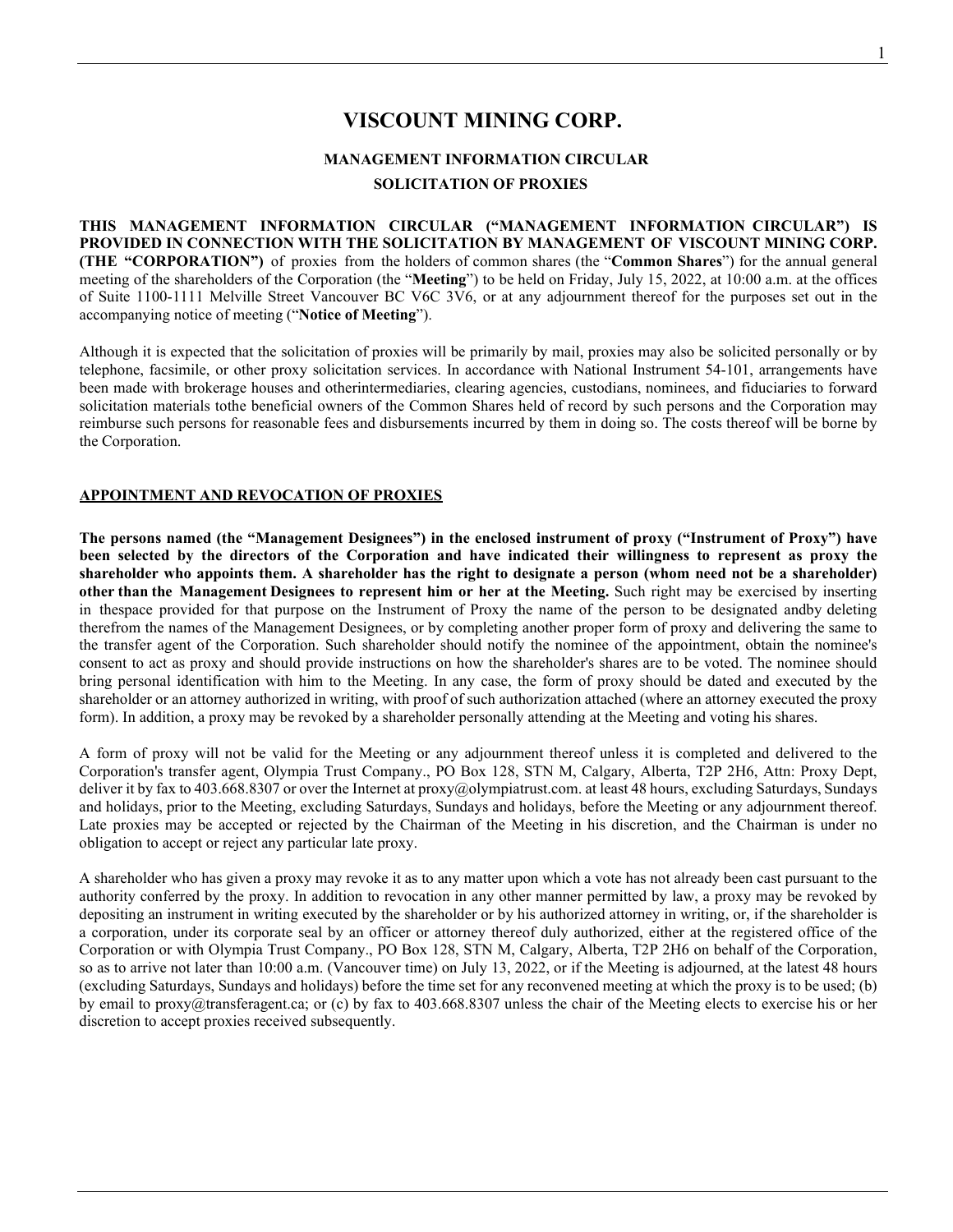#### **ADVICE TO BENEFICIAL SHAREHOLDERS**

**The information set forth in this section is of significant importance to many shareholders, as a substantial number of shareholders do not hold Common Shares in their own name.** Shareholders who hold their Common Shares through their brokers, intermediaries, trustees or other persons, or who otherwise do not hold their Common Shares in their own name (referred to in this Management Information Circular as "**Beneficial Shareholders**") should note that only proxies deposited by shareholders who appear on the records maintained by the Corporation's registrar and transfer agent as registered holders of Common Shares will be recognized and acted upon at the Meeting. If Common Shares are listed in an account statement provided to a Beneficial Shareholder by a broker, those Common Shares will, in all likelihood, not be registered in the shareholder's name. Such Common Shares will more likely be registered under the name of the shareholder's broker or an agent of that broker. In Canada, the vast majority of such shares are registered under the name of CDS & Co. (the registration name for The Canadian Depositary for Securities, which acts as nominee for many Canadian brokerage firms). Common Shares held by brokers (or their agents or nominees) on behalf of a broker's client can only be voted (for or against resolutions) at the direction of the Beneficial Shareholder. Without specific instructions, brokers and their agents and nominees are prohibited from voting shares for the broker's clients. **Therefore, each Beneficial Shareholder should ensure that voting instructions are communicated to the appropriate person well in advance of the Meeting.**

Existing regulatory policy requires brokers and other intermediaries to seek voting instructions from Beneficial Shareholders in advance of shareholders' meetings. The various brokers and other intermediaries have their own mailing procedures and provide their own return instructions to clients, which should be carefully followed by Beneficial Shareholders in order to ensure that their Common Shares are voted at the Meeting. The form of proxy supplied to a Beneficial Shareholder by its broker (or the agent of the broker) is substantially similar to the Instrument of Proxy provided directly to registered shareholders by the Corporation. However, its purpose is limited to instructing the registered shareholder (i.e., the broker or agent of the broker) how to vote on behalf of the Beneficial Shareholder. The vast majority of brokers now delegate responsibility for obtaining instructions from clients to Broadridge Financial Solutions, Inc. ("**Broadridge**") in Canada. Broadridge typically prepares a machine-readable voting instruction form, mails those forms to Beneficial Shareholders and asks Beneficial Shareholders to return the forms to Broadridge, or otherwise communicate voting instructions to Broadridge (by way of the Internet or telephone, for example). Broadridge then tabulates the results of all instructions received and provides appropriate instructions respecting the voting of shares to be represented at the Meeting.

**A Beneficial Shareholder who receives a Broadridge voting instruction form cannot use that form to vote Common Shares directly at the Meeting. The voting instruction forms must be returned to Broadridge (or instructions respecting the voting of Common Shares must otherwise be communicated to Broadridge) well in advance of the Meeting in order to have the Common Shares voted. If you have any questions respecting the voting of Common Shares held through a broker or other intermediary, please contact that broker or other intermediary for assistance.**

Although a Beneficial Shareholder may not be recognized directly at the Meeting for the purposes of voting Common Shares registered in the name of his broker, a Beneficial Shareholder may attend the Meeting as proxyholder for the registered shareholder and vote the Common Shares in that capacity. **Beneficial Shareholders who wish to attend the Meeting and indirectly vote their Common Sharesas proxyholder for the registered shareholder, should enter their own names in the blank space on the form of proxy provided to them and return the same to their broker (or the broker's agent) in accordance with the instructions provided by such broker.**

All references to shareholders in this Management Information Circular and the accompanying Instrumentof Proxy and Notice of Meeting are to registered shareholders unless specifically stated otherwise.

This Management Information Circular and the accompanying Instrument of Proxy and Notice of Meeting may have been sent directly by the Corporation, rather than through an intermediary, to non- objecting beneficial owners under National Instrument 54-101. These securityholder materials are being sent to both registered and non-registered owners of the securities. If you are a non-registered owner, and the Corporation or its agent has sent these materials directly to you, your name and address and information about your holdings of securities, have been obtained in accordance with applicable securitiesregulatory requirements from the intermediary holding on your behalf. By choosing to send these materials to you directly, the Corporation (and not the intermediary holding on your behalf) has assumed responsibility for (i) delivering these materials to you, and (ii) executing your proper voting instructions. Please return your voting instructions as specified in the request for voting instructions.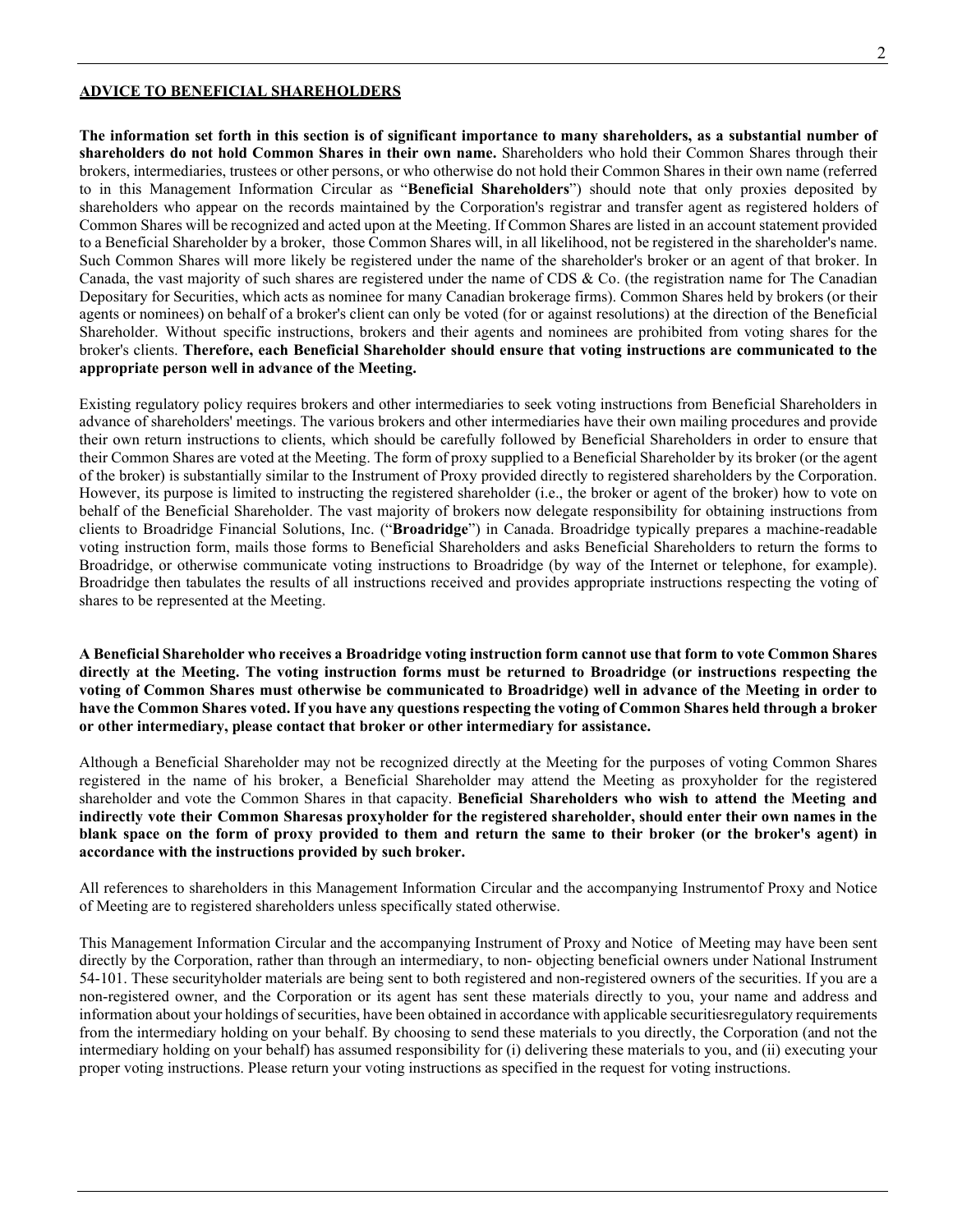#### **VOTING OF PROXIES**

Each shareholder may instruct his proxy how to vote his Common Shares by completing the blanks on theInstrument of Proxy. All Common Shares represented at the Meeting by properly executed proxies will bevoted or withheld from voting (including the voting on any ballot), and where a choice with respect to anymatter to be acted upon has been specified in the Instrument of Proxy, the Common Shares represented bythe proxy will be voted in accordance with such specification. **In the absence of any**  such specification as to voting on the Instrument of Proxy, the Management Designees, if named as proxy, will vote in **favor of the matters set out therein. In the absence of any specification as to voting on any other form of proxy, the Common Shares represented by such form of proxy will be voted in favor of the matters set out therein.**

**The enclosed Instrument of Proxy confers discretionary authority upon the Management Designees, or other persons named as proxy, with respect to amendments to or variations of matters identified in the Notice of Meeting and any other matters which may properly come before the Meeting. As of the date hereof, the Corporation is not aware of any amendments to, variationsof or other matters which may come before the Meeting. In the event that other matters come** before the Meeting, then the Management Designees intend to vote in accordance with the judgment of management of **the Corporation.**

# **QUORUM**

The by-laws of the Corporation provide that a quorum of shareholders is present at a meeting of shareholders of the Corporation if at least two persons holding or representing by proxy not less than five (5%) percent of the outstanding shares of the Corporation entitled to vote at the Meeting.

# **VOTING SHARES AND PRINCIPAL HOLDERS THEREOF**

The Corporation is authorized to issue an unlimited number of Common Shares and an unlimited number of preferred shares, issuable in series. As at the effective date of this Information Circular (the "**Effective Date**"), which is June 10, 2022, there are 86,106,962 Common Shares issued and outstanding as fully paid and non-assessable. No other shares of any other class are issued or outstanding. The Common Shares are the only shares entitled to be voted at the Meeting and holders of Common Shares are entitled to one vote for each Common Share held.

Holders of Common Shares of record at the close of business on June 10, 2022 (the "**Record Date**") are entitled to vote such Common Shares at the Meeting on the basis of one vote for each Common Share held except to the extent that, (a) the holder has transferred the ownership of any of his Common Shares after the Record Date, and (b) the transferee of those Common Shares produces properly endorsed share certificates, or otherwise establishes that he owns the Common Shares, and demands not later than ten days before the day of the Meeting that his name be included in the list of persons entitled to vote at the Meeting, in which case the transferee will be entitled to vote his Common Shares at the Meeting.

To the knowledge of the directors and executive officers of the Corporation, there are no beneficial owners or persons exercising control or direction over Corporation carrying more than 10% of the outstanding voting rights.

As of the date hereof, the directors and executive officers of the Corporation, as a group, owned beneficially, directly or indirectly, or exercised control or direction over, approximately 3,256,792 Common Shares, representing approximately 4.5% of the outstanding Common Shares.

#### **EXECUTIVE COMPENSATION**

#### **Compensation Discussion and Analysis**

The compensation program of the Corporation is designed to attract, motivate, reward and retain knowledgeable and skilled executives required to achieve the Corporation's corporate objectives and increase shareholder value. The main objective of the compensation program is to recognize the contribution of the executive officers to the overall success and strategic growth of the Corporation. The compensation program is designed to reward management performance by aligning a component of the compensation with the Corporation's business performance and share value. The philosophy of the Corporation is to pay the management a total compensation amount that is competitive with other Canadian junior resource companies and is consistent with the experience and responsibility level of the management. The purpose of executive compensation is to reward the executives for their contributions to the achievements of the Corporation on both an annual and long-term basis.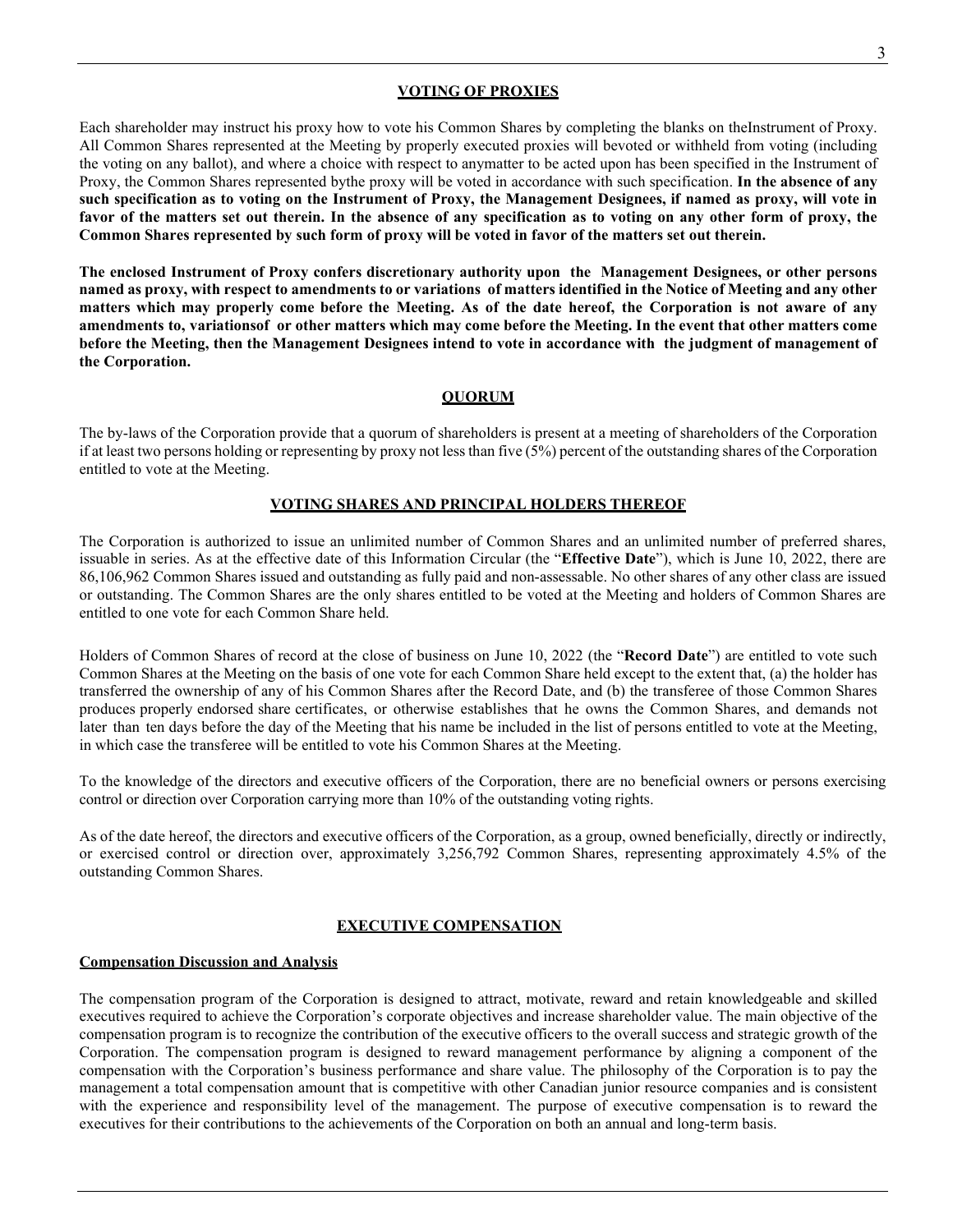The compensation program provides incentives to its management and directors to achieve long term objectives through grants of stock options under the Corporation's stock option plan. Increasing the value of the Corporation's Common Shares increases the value of the stock options. This incentive closely links the interests of the Named Executive Officers and directors to shareholders of the Corporation.

The Board of Directors is satisfied that there were not any identified risks arising from the Corporation's compensation plans or policies that would have had any negative or material impact on the Corporation. The Corporation does not have any policy in place to permit an executive officer or director to purchase financial instruments, including, for greater certainty, prepaid variable forward contracts, equity swaps, collars, or units of exchange funds, that are designed to hedge or offset a decrease in market value of equity securities granted as compensation or held, directly or indirectly, by the executive officer or director.

## **Option-based Awards**

The Option Plan has been established to advance the interests of the Corporation or any of its subsidiaries and affiliates by encouraging the directors, officers, employees and consultants of the Corporation, or any of its subsidiaries or affiliates, to acquire Common Shares thereby increasing their proprietary interest in the Corporation, encouraging them to remain with the Corporation, or its subsidiaries or affiliates, and providing them with additional incentive in the conduct of their affairs for and on behalf of the Corporation, its subsidiaries and affiliates. When granted, the allocation of the number of options granted among the directors and officers of the Corporation is determined by the entire Board of Directors.

### **Compensation Governance**

The Board of Directors has not appointed a Compensation Committee. The Board of Directors is responsible for matters related to human resources and compensation, including equity compensation, andthe establishment of a plan of continuity and development for senior management of the Corporation. The Board reviews and approves all new executive employment, consulting, retirement and severance agreements and arrangements proposed for the Corporation's executives and evaluates existing agreements with the Corporation's executives.

#### **Summary Compensation Table**

The following table sets forth all annual and long term compensation for the two most recently completed financial years for services in all capacities to the Corporation and its subsidiaries, if any, in respect of individual(s) who were acting as, or were acting in a capacity similar to, a chief executive officer or chief financial officer and the three most highly compensated executive officers whose total compensation exceeded \$150,000 per annum (the "**Named Executive Officers**").

| <b>SUMMARY COMPENSATION TABLE</b>                     |                                                                               |         |                        |                                              |                                                                  |                                            |                 |                        |                                    |
|-------------------------------------------------------|-------------------------------------------------------------------------------|---------|------------------------|----------------------------------------------|------------------------------------------------------------------|--------------------------------------------|-----------------|------------------------|------------------------------------|
| Name and                                              | Year<br><b>Ended</b><br>Consulting<br>Aug. 31<br><b>Fees/Salary</b><br>$(\$)$ |         | Share-<br><b>Based</b> | <b>Option-</b>                               | <b>Non-Equity</b><br><b>IncentivePlan</b><br>Compensation<br>(S) |                                            | <b>Pension</b>  | <b>All Other</b>       | <b>Total</b>                       |
| Principal<br><b>Position</b>                          |                                                                               |         | Awards<br>$(S)^{(1)}$  | <b>Based</b><br><b>Awards</b><br>$(S)^{(2)}$ | Annual<br>Incentive<br><b>Plans</b>                              | Long-<br>Term<br>Incentive<br><b>Plans</b> | Value<br>$(\$)$ | Compensation<br>$(\$)$ | <b>Compensation</b><br>$(S)^{(3)}$ |
| <b>Jim Mackenzie</b>                                  | 2020                                                                          | 210,000 | Nil                    | 278,145                                      | Nil                                                              | N/A                                        | Nil             | 100,000                | 488,145                            |
| Chief Executive<br>Officer, President<br>and Director | 2021                                                                          | 216,000 | Nil                    | 29,585                                       | Nil                                                              | N/A                                        | Nil             | 14,000                 | 259,585                            |
| <b>Derick Sinclair</b>                                | 2020                                                                          | 72,000  | Nil                    | \$55,629                                     | Nil                                                              | N/A                                        | Nil             | Nil                    | 127,629                            |
| Chief Financial<br>Officer                            | 2021                                                                          | 80,000  | Nil                    | 19,724                                       | Nil                                                              | N/A                                        | Nil             | Nil                    | 99,724                             |

**Notes:**

(1) "**Share-Based Award**" means an award under an equity incentive plan of equity-based instruments that do not have option-like features, including, for greater certainty, common shares, restricted shares, restricted share units, common share equivalent units and stock.

(2) "**Option-Based Award**" means an award under an equity incentive plan of options, including, for greater certainty,share options, share appreciation rights and similar instruments that have option-like features. The "grant date fair value" has been determined by using the Black-Scholes option pricing model. See discussion below.

(3) Mr. Sinclair is paid as a consultant through his corporation.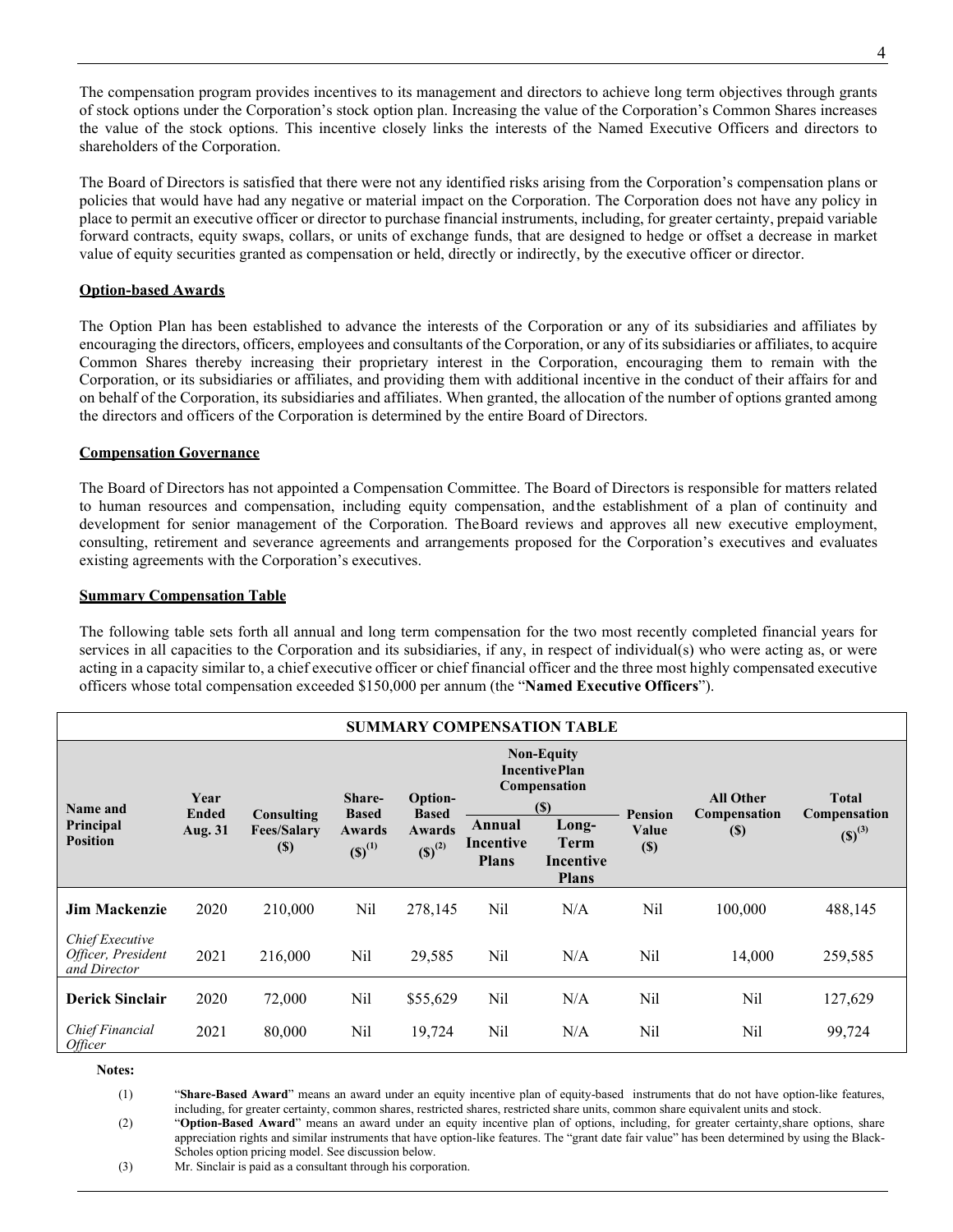#### **Narrative Discussion**

Calculating the value of stock options using the Black-Scholes option pricing model is very different from a simple "in-the-money" value calculation. In fact, stock options that are well out-of-the-money can still have a significant "grant date fair value" based on a Black-Scholes option pricing model, especially where, as in the case of the Corporation, the price of the share underlying the option is highly volatile. Accordingly, caution must be exercised in comparing grant date fair value amounts with cash compensation or an in-the-money option value calculation.

# **Incentive Plan Awards**

## **Outstanding Share-Based Awards and Option-Based Awards**

The following table sets forth details of all awards outstanding for each Named Executive Officer of the Corporation as of the most recent financial year end, including awards granted during the period of the record date.

|                                                        |                                                                                           | <b>Option-Based Awards</b>                   |                                                 |                                                                              | <b>Share-Based Awards</b>                                                          |                                                                                                    |                                                                                                                       |  |
|--------------------------------------------------------|-------------------------------------------------------------------------------------------|----------------------------------------------|-------------------------------------------------|------------------------------------------------------------------------------|------------------------------------------------------------------------------------|----------------------------------------------------------------------------------------------------|-----------------------------------------------------------------------------------------------------------------------|--|
| <b>Name and Title</b>                                  | Number of<br><b>Securities</b><br>Underlying<br>Unexercised<br><b>Options</b><br>$^{(#)}$ | Option<br><b>Exercise</b><br>Price<br>$(\$)$ | Option<br><b>Expiration</b><br>Date             | Value of<br>Unexercised<br>in-the-<br>money<br>Option $^{(1) (2)}$<br>$(\$)$ | Number of<br><b>Shares or Units</b><br>of Shares that<br>have not vested<br>$(\#)$ | Market or<br>Payout<br>Value of<br>Share-<br><b>Based</b><br><b>Awards</b><br>not vested<br>$(\$)$ | <b>Market</b> or<br>payout<br>valueof<br>vested<br>share-<br>based<br>awards not<br>paid out or<br>distributed<br>(S) |  |
| <b>Jim MacKenzie</b><br>CEO, President<br>and Director | 327,000<br>1,000,000<br>150,000                                                           | 0.22<br>0.40<br>0.375                        | Jan. 24, 2024<br>Aug. 20, 2025<br>Jan. 26, 2026 | 63,765<br>15,000<br>6,000                                                    | Nil<br>Nil<br>Nil                                                                  | Nil<br>Nil<br>Nil                                                                                  | Nil<br>Nil<br>Nil                                                                                                     |  |
| <b>Derick Sinclair</b><br><b>CFO</b>                   | 100,000<br>200,000<br>100,000                                                             | 0.22<br>0.40<br>0.375                        | Jan. 24, 2024<br>Aug. 20, 2025<br>Jan. 26, 2026 | 19,500<br>3,000<br>4,000                                                     | Nil<br>Nil<br>Nil                                                                  | Nil<br>Nil<br>Nil                                                                                  | Nil<br>Nil<br>Nil                                                                                                     |  |

None of the awards disclosed in the table above have been transferred at other than fair market value.

### **Notes:**

- (1) Unexercised "in-the-money" options refer to the options in respect of which the market value of the underlying securities as at the financial year end exceeds the exercise or base price of the option.
- (2) The aggregate of the difference between the market value of the Common Shares as of August 31, 2021, being \$0.415 per Common Share, and the exercise price of the options.

# **Incentive Plan Awards - Value Vested or Earned During the Year**

There were no option-based awards or share-based awards which vested or were earned during the most recently completed financial year for each Named Executive Officer.

# **Narrative Discussion**

The Corporation has a stock option plan (the "**Plan**") previously approved by the shareholders of the Corporation on June 3, 2021. The significant terms of the Plan are disclosed in this Management Information Circular under "*PARTICULARS OF MATTERS TO BE ACTED UPON* - *Re-approval of Stock Option Plan*".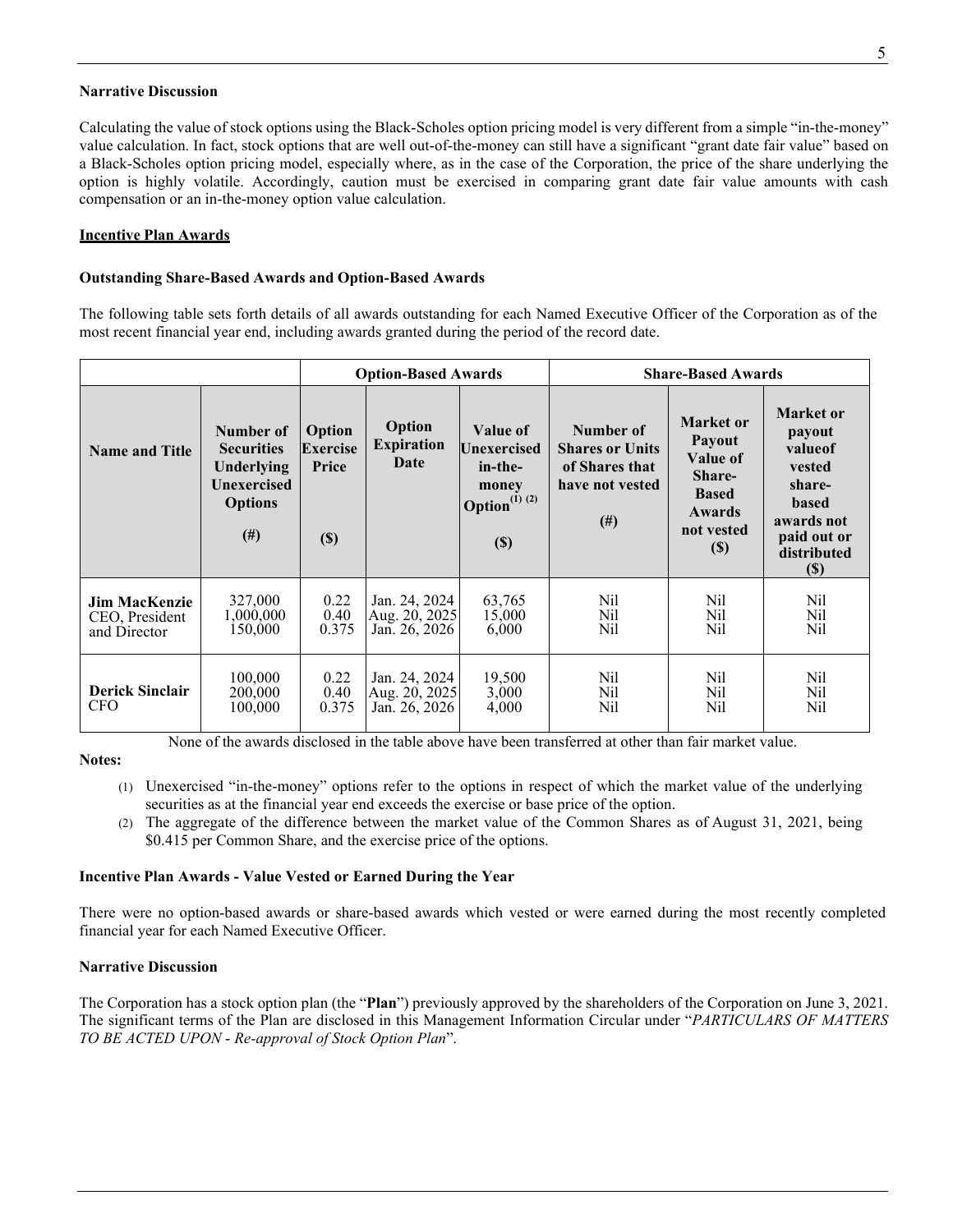#### **Pension Plan Benefits**

The Corporation does not have in place any deferred compensation plan or pension plan that provides forpayments or benefits at, following or in connection with retirement.

#### **Termination and Change of Control Benefits**

The Corporation is not a party to any contract, agreement, plan or arrangement that provides for payments to a Named Executive Officer at, following or in connection with any termination (whether voluntary, involuntary or constructive), resignation, retirement, a change in control of the Corporation, its subsidiaries or affiliates or a change in a Named Executive Officer's responsibilities other than the following:

#### **DIRECTOR COMPENSATION**

During the financial year ended August 31, 2021, the Corporation had up to Five (5) directors, one (1) of which was also a Named Executive Officers. For a description of the compensation paid to the Named Executive Officers of the Corporation who also act as a directors of the Corporation, see "*EXECUTIVE COMPENSATION*".

#### **Director Compensation Table**

The following table sets forth all compensation provided to directors who are not also Named ExecutiveOfficers ("**Outside Directors**") of the Corporation for the financial year ended August 31, 2021.

| <b>SUMMARY COMPENSATION TABLE</b> |                         |                                        |                                       |                                       |                                                                                                          |                                                 |                |                                      |                                  |
|-----------------------------------|-------------------------|----------------------------------------|---------------------------------------|---------------------------------------|----------------------------------------------------------------------------------------------------------|-------------------------------------------------|----------------|--------------------------------------|----------------------------------|
| Name and                          | Year                    | Consulting                             | Share-                                | Option                                | <b>Non-Equity Incentive</b><br><b>Plan Compensation</b><br>$\left( \mathbb{S}\right)$<br>Annual<br>Long- |                                                 | <b>Pension</b> | <b>All Other</b><br>Compen-          | <b>Total</b>                     |
| Principal<br><b>Position</b>      | <b>Ended</b><br>Aug. 31 | <b>Fees &amp; Salary</b><br><b>(S)</b> | <b>Based</b><br>Awards<br>$(S)^{(1)}$ | <b>Based</b><br>Awards<br>$(S)^{(2)}$ | Incentive<br><b>Plans</b>                                                                                | <b>Term</b><br><b>Incentive</b><br><b>Plans</b> | Value (\$)     | sation<br>$\left( \mathbb{S}\right)$ | Compen-<br>sation<br>$(S)^{(3)}$ |
| William                           | 2021                    | Nil                                    | Nil                                   | 29,585                                | Nil                                                                                                      | Nil                                             | Nil            | Nil                                  | 29,585                           |
| Macdonald<br>Director             | 2020                    | Nil                                    | Nil                                   | 55,629                                | Nil                                                                                                      | Nil                                             | Nil            | 6,095                                | 61,724                           |
| Andrew                            | 2021                    | Nil                                    | Nil                                   | 29,585                                | Nil                                                                                                      | Nil                                             | Nil            | Nil                                  | 29,585                           |
| <b>Gertler</b><br>Director        | 2020                    | 90,000                                 | Nil                                   | 139,073                               | Nil                                                                                                      | Nil                                             | Nil            | Nil                                  | 229,073                          |
| <b>Mark</b>                       | 2021                    | Nil                                    | Nil                                   | 29,585                                | Nil                                                                                                      | Nil                                             | Nil            | Nil                                  | 29,585                           |
| <b>Abrams</b><br>Director         | 2020                    | Nil                                    | Nil                                   | 55,629                                | Nil                                                                                                      | Nil                                             | Nil            | Nil                                  | 55,629                           |
| Dr. Grant                         | 2021                    | Nil                                    | Nil                                   | 29,585                                | Nil                                                                                                      | Nil                                             | Nil            | Nil                                  | 29,585                           |
| <b>Devine</b><br>Director         | 2020                    | Nil                                    | Nil                                   | 55,629                                | Nil                                                                                                      | Nil                                             | Nil            | Nil                                  | 55,629                           |

**Notes:**

(1) "**Share-Based Award**" means an award under an equity incentive plan of equity-based instruments that do not have option-like features, including, for greater certainty, common shares, restricted shares, restricted share units, deferred share units, phantom shares, phantom share units, common share equivalent units and stock.

(2) "**Option-Based Award**" means an award under an equity incentive plan of options, including, for greater certainty,share options, share appreciation rights and similar instruments that have option-like features. The "grant date fair value" has been determined by using the Black-Scholes option pricing model.

(3) Legal fees paid to a firm where William Macdonald is a partner.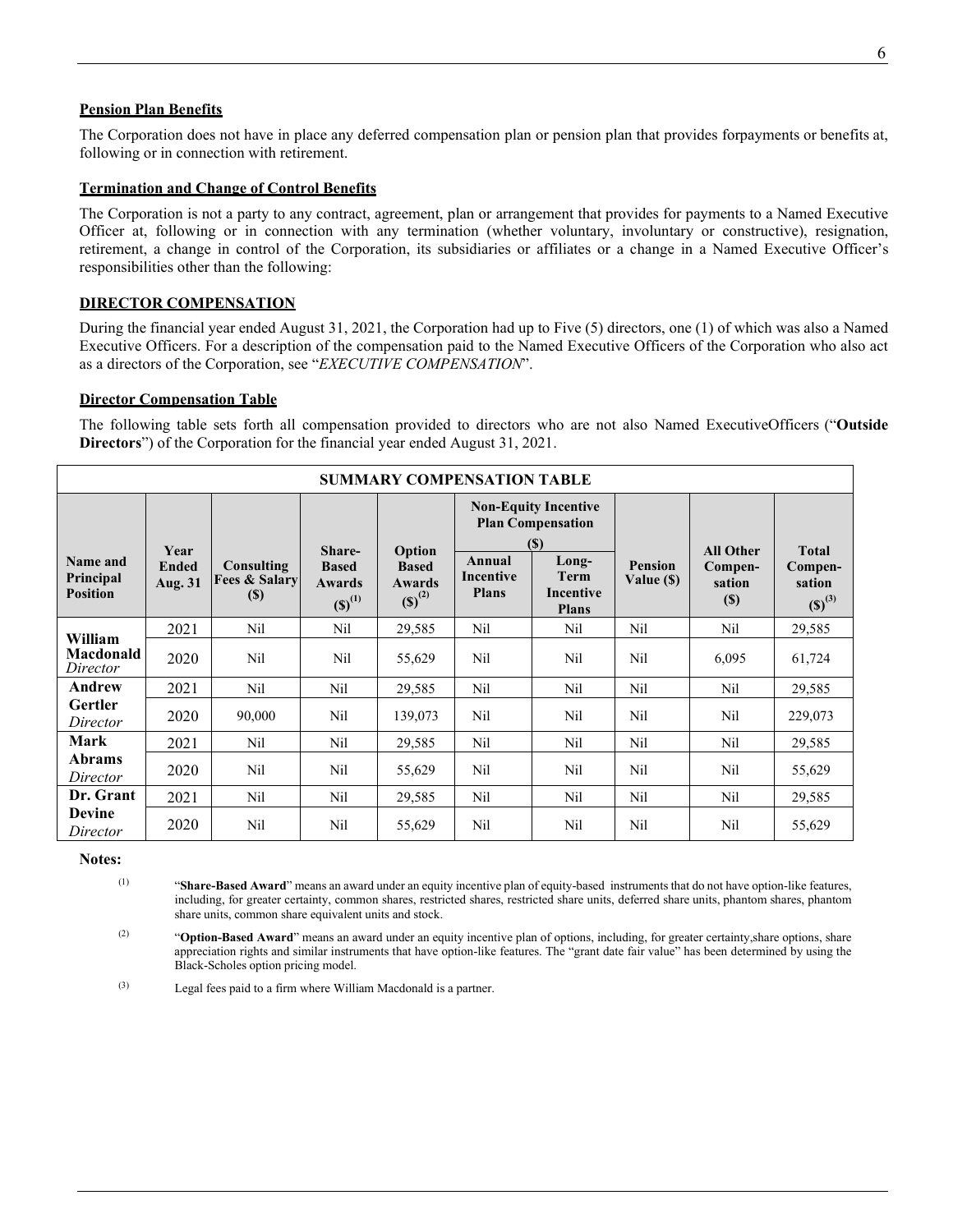#### **Incentive Plan Awards**

#### **Outstanding Share-Based Awards and Option-Based Awards**

The following table sets forth details of all awards outstanding for each Outside Director of the Corporation as of the most recent financial year end, including awards granted before the most recently completed financial year and the current record date.

|                                   |                                                                                           | <b>Option-Based Awards</b>              |                                  |                                                                                        | <b>Share-Based Awards</b>                                                      |                                                                                                          |                                                                                                      |  |
|-----------------------------------|-------------------------------------------------------------------------------------------|-----------------------------------------|----------------------------------|----------------------------------------------------------------------------------------|--------------------------------------------------------------------------------|----------------------------------------------------------------------------------------------------------|------------------------------------------------------------------------------------------------------|--|
| <b>Name</b>                       | Number of<br><b>Securities</b><br>Underlying<br>Unexercised<br><b>Options</b><br>$^{(#)}$ | Option<br><b>Exercise</b><br>Price (\$) | Option<br><b>Expiration Date</b> | Value of<br><b>Unexercised</b><br>in-the-money<br><b>Option</b> <sup>(1)(2)</sup> (\$) | <b>Number of Shares</b><br>or Units of Shares<br>that have not<br>$vested(\#)$ | Market or<br>Payout<br>Value of<br><b>Share-Based</b><br><b>Awards that</b><br>have not<br>vested<br>(S) | Market or<br>payout value of<br>vested share-<br>based awards not<br>paid out or<br>distributed (\$) |  |
|                                   | 19,800                                                                                    | 0.20                                    | Oct. 26, 2022                    | \$4,257                                                                                | Nil                                                                            | Nil                                                                                                      | Nil                                                                                                  |  |
| William                           | 75,000                                                                                    | 0.22                                    | Jan. 24, 2024                    | \$14,625                                                                               | Nil                                                                            | Nil                                                                                                      | Nil                                                                                                  |  |
| Macdonald<br>Director             | 200,000                                                                                   | 0.40                                    | Aug. 20,2025                     | \$3,000                                                                                | Nil                                                                            | <b>Nil</b>                                                                                               | Nil                                                                                                  |  |
|                                   | 150,000                                                                                   | 0.375                                   | Jan. 26, 2026                    | \$6,000                                                                                | Nil                                                                            | Nil                                                                                                      | Nil                                                                                                  |  |
|                                   | 327,000                                                                                   | 0.22                                    | Jan. 24, 2024                    | \$63,765                                                                               | Nil                                                                            | <b>Nil</b>                                                                                               | Nil                                                                                                  |  |
| <b>Andrew Gertler</b><br>Director | 500,000                                                                                   | 0.40                                    | Aug. 20,2025                     | \$7,500                                                                                | Nil                                                                            | Nil                                                                                                      | Nil                                                                                                  |  |
|                                   | 150,000                                                                                   | 0.375                                   | Jan. 26, 2026                    | \$6,000                                                                                | Nil                                                                            | Nil                                                                                                      | Nil                                                                                                  |  |
| <b>Mark Abrams</b>                | 200,000                                                                                   | 0.40                                    | Aug 20, 2025                     | \$3,000                                                                                | Nil                                                                            | Nil                                                                                                      | Nil                                                                                                  |  |
| Director                          | 150,000                                                                                   | 0.375                                   | Jan. 26, 2026                    | \$6,000                                                                                | Nil                                                                            | Nil                                                                                                      | Nil                                                                                                  |  |
| <b>Dr. Grant Devine</b>           | 200,000                                                                                   | 0.40                                    | Aug 20, 2025                     | \$3,000                                                                                | Nil                                                                            | Nil                                                                                                      | Nil                                                                                                  |  |
| Director                          | 150,000                                                                                   | 0.375                                   | Jan. 26, 2026                    | \$6,000                                                                                | Nil                                                                            | Nil                                                                                                      | Nil                                                                                                  |  |

#### **Notes:**

(1) Unexercised "in-the-money" options refer to the options in respect of which the market value of the underlying securities as at the financial year end exceeds the exercise or base price of the option.

(2) The aggregate of the difference between the market value of the Common Shares as of August 31, 2021, being \$0.415 per Common Share, and the exercise price of the options.

None of the awards disclosed in the table above have been transferred at other than fair market value.

### **Incentive Plan Awards - Value Vested or Earned During the Year**

There were no option-based awards or share-based awards which vested or were earned during the most recently completed financial year for Outside Directors of the Corporation.

#### **Narrative Discussion**

The significant terms of the Plan are disclosed in this Management Information Circular

#### **Other Compensation**

Other than as set forth herein, the Corporation did not pay any other compensation to executive officers or directors (including personal benefits and securities or properties paid or distributed which compensation was not offered on the same terms to all full time employees) during the last completed financial year other than benefits and perquisites which did not amount to \$10,000 or greater per individual.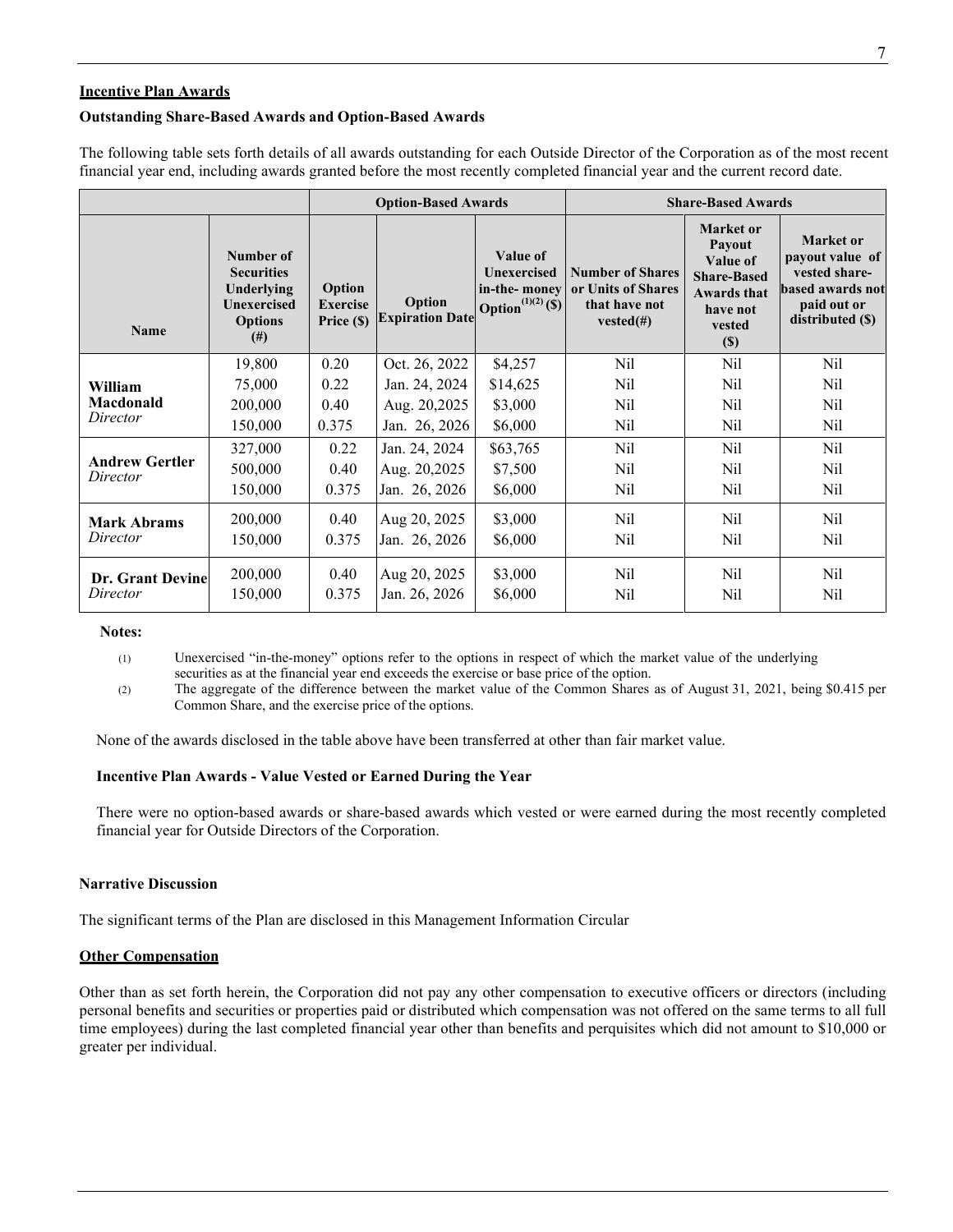# **SECURITIES AUTHORIZED FOR ISSUANCE UNDER EQUITY COMPENSATION PLANS**

The following table sets forth securities of the Corporation that are authorized for issuance under equity compensation plans as at the end of the Corporation's most recently completed financial year.

| <b>Plan Category</b>                                           | Number of securities to be<br>issued upon exercise of<br>outstanding options,<br>warrants and rights | Weighted-average<br>exerciseprice of<br>outstanding options,<br>warrants and rights | <b>Number of securities</b><br>remaining available for<br>future issuance under<br>equity compensation plans<br>(excluding outstanding<br>securities reflected in<br>Column 1) $(1)$ |  |
|----------------------------------------------------------------|------------------------------------------------------------------------------------------------------|-------------------------------------------------------------------------------------|--------------------------------------------------------------------------------------------------------------------------------------------------------------------------------------|--|
| Equity compensation<br>plans approved by<br>securityholders    | 7,523,800 Common Shares                                                                              | \$0.365 per Common Share                                                            | 1,018,521 Common Shares                                                                                                                                                              |  |
| Equity compensation<br>plansnot approved by<br>securityholders | Nil                                                                                                  |                                                                                     | Nil                                                                                                                                                                                  |  |
| Total                                                          | 7,528,800 Common Shares                                                                              | \$0.365 per Common Share                                                            | 1,018,521 Common Shares                                                                                                                                                              |  |

**Note:**

(1) The aggregate number of Common Shares that may be reserved for issuance under the Plan shall not exceed 10% of the Corporation's issued and outstanding shares.

### **INDEBTEDNESS OF DIRECTORS AND EXECUTIVE OFFICERS**

No director, executive officer, employee or former director, executive officer, or employee of the Corporation nor any of their associates or affiliates, is, or has been at any time since the beginning of the last completed financial year, indebted to the Corporation nor has any such person been indebted to any other entity where such indebtedness is the subject of a guarantee, support agreement, letter of credit or similar arrangement or understanding, provided by the Corporation.

# **INTERESTS OF INFORMED PERSONS IN MATERIAL TRANSACTIONS**

Other than as set forth herein, or as previously disclosed, the Corporation is not aware of any material interests, direct or indirect, by way of beneficial ownership of securities or otherwise, of any director or executive officer, proposed nominee for election as a director or any shareholder holding more than 10% of the voting rights attached to the Common Shares or any associate or affiliate of any of the foregoing in any transaction in the preceding financial year or any proposed or ongoing transaction of the Corporation which has or will materially affect the Corporation.

# **MANAGEMENT CONTRACTS**

Other than as set forth herein, during the most recently completed financial year, no management functions of the Corporation were to any substantial degree performed by a person or company other than the directors or executive officers (or private companies controlled by them, either directly or indirectly) of the Corporation.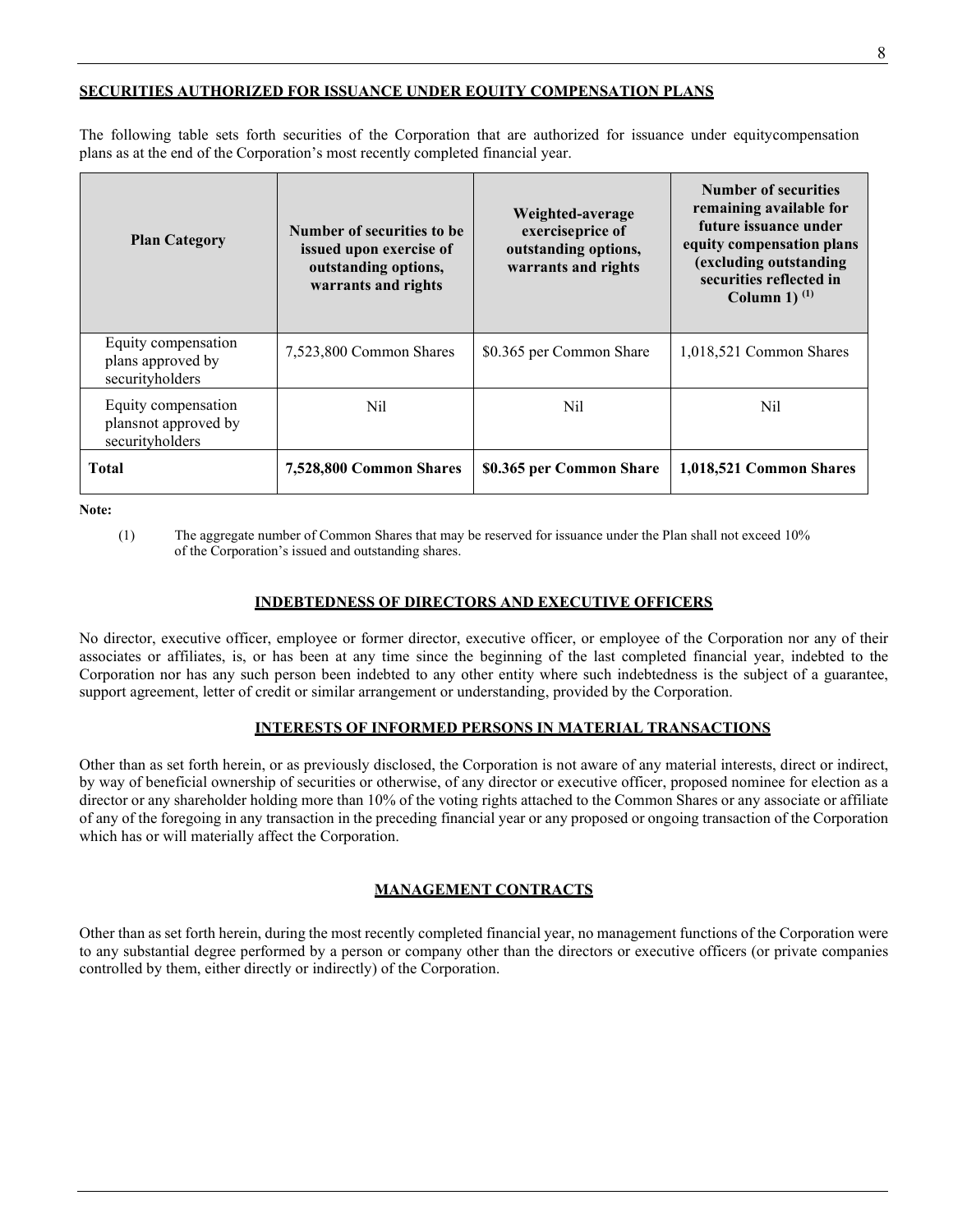# **INTEREST OF CERTAIN PERSONS IN MATTERS TO BE ACTED UPON**

Except as otherwise set out herein, no director or executive officer of the Corporation or any proposed nominee of management of the Corporation for election as a director of the Corporation, nor any associate or affiliate of the foregoing persons has any material interest, direct or indirect, by way of beneficial ownership of securities or otherwise, in matters to be acted upon at the Meeting.

# **AUDIT COMMITTEE**

## **Audit Committee Terms of Reference**

The text of the Corporation's Audit Committee charter is set out here under Schedule "A" attached hereto

### **Audit Committee Composition**

The following are the members of the Audit Committee, as at the date hereof:

| <b>Grant Devine</b> | Independent <sup><math>(1)</math></sup> | Financially literate <sup>(1)</sup> |
|---------------------|-----------------------------------------|-------------------------------------|
| Andrew Gertler      | Independent <sup>(1)(2)</sup>           | Financially literate $(1)$          |
| William MacDonald   | Independent <sup><math>(1)</math></sup> | Financially literate $(1)$          |

 **Notes:**

- (1) As defined by National Instrument 52-110 ("**NI 52-110**").
- (2) Chairman of the Audit Committee.

### **Relevant Education and Experience**

| <b>MEMBER</b>               | <b>Skills and Experience</b>                                                                                                                                                                                                                                                                                                                                                                                                                                                                                                                                                                                                                                                                                                                                                                                      |
|-----------------------------|-------------------------------------------------------------------------------------------------------------------------------------------------------------------------------------------------------------------------------------------------------------------------------------------------------------------------------------------------------------------------------------------------------------------------------------------------------------------------------------------------------------------------------------------------------------------------------------------------------------------------------------------------------------------------------------------------------------------------------------------------------------------------------------------------------------------|
| <b>Grant Devine</b>         | Dr. Grant Devine has had a distinguished career in academics, business and served as Premier of<br>Saskatchewan from May 1982 to November 1991. While Premier he presided over the privatization of<br>Potash Corp. which became the world's largest producer of potash and the third largest producer of<br>nitrogen and phosphate, and Cameco which is the world's largest publicly traded uranium company. Dr.<br>Devine also served on the Board of Agrium for ten years.                                                                                                                                                                                                                                                                                                                                     |
| <b>Andrew Gertler</b>       | Mr. Gertler has served as a director and officer of a number of reporting issuers listed on the TSX or<br>quoted on the OTCBB. Up until July 2013 he was a director of Hunt Mining Corp., a TSX Venture<br>Exchange listed issuer. Mr. Gertler received his Bachelor of Commerce (Finance) degree from McGill<br>University in 1982 and in 1984 received his Master of Business Administration from the University of<br>Western Ontario.                                                                                                                                                                                                                                                                                                                                                                         |
| William<br><b>MacDonald</b> | Mr. Macdonald is a founder and principal of Macdonald Tuskey, Corporate and Securities Lawyers, a<br>boutique securities and corporate finance firm located in Vancouver, British Columbia established in April<br>2008. Prior thereto, from February 1998 to April 2008, Mr. Macdonald was a partner with Clark Wilson<br>LLP and a member of the firm's Corporate Finance / Securities Practice Group. Mr. Macdonald has been a<br>member of the Law Society of British Columbia since February 1998 and a member of the New York State<br>Bar since February 2002. Mr. Macdonald obtained his Bachelor of Law degree from the University of<br>Western Ontario in 1997 and his Bachelor of Arts degree from Simon Fraser University in 1993 and has<br>been a director of various public companies since 2008. |

All of the members of the Audit Committee have been either directly or indirectly involved in the preparation of the financial statements, filing of quarterly and annual financial statements, dealing with auditors, or as a member of the Audit Committee. All members of the Audit Committee have the ability to read, analyze and understand the complexities surrounding the issuance of financial statements.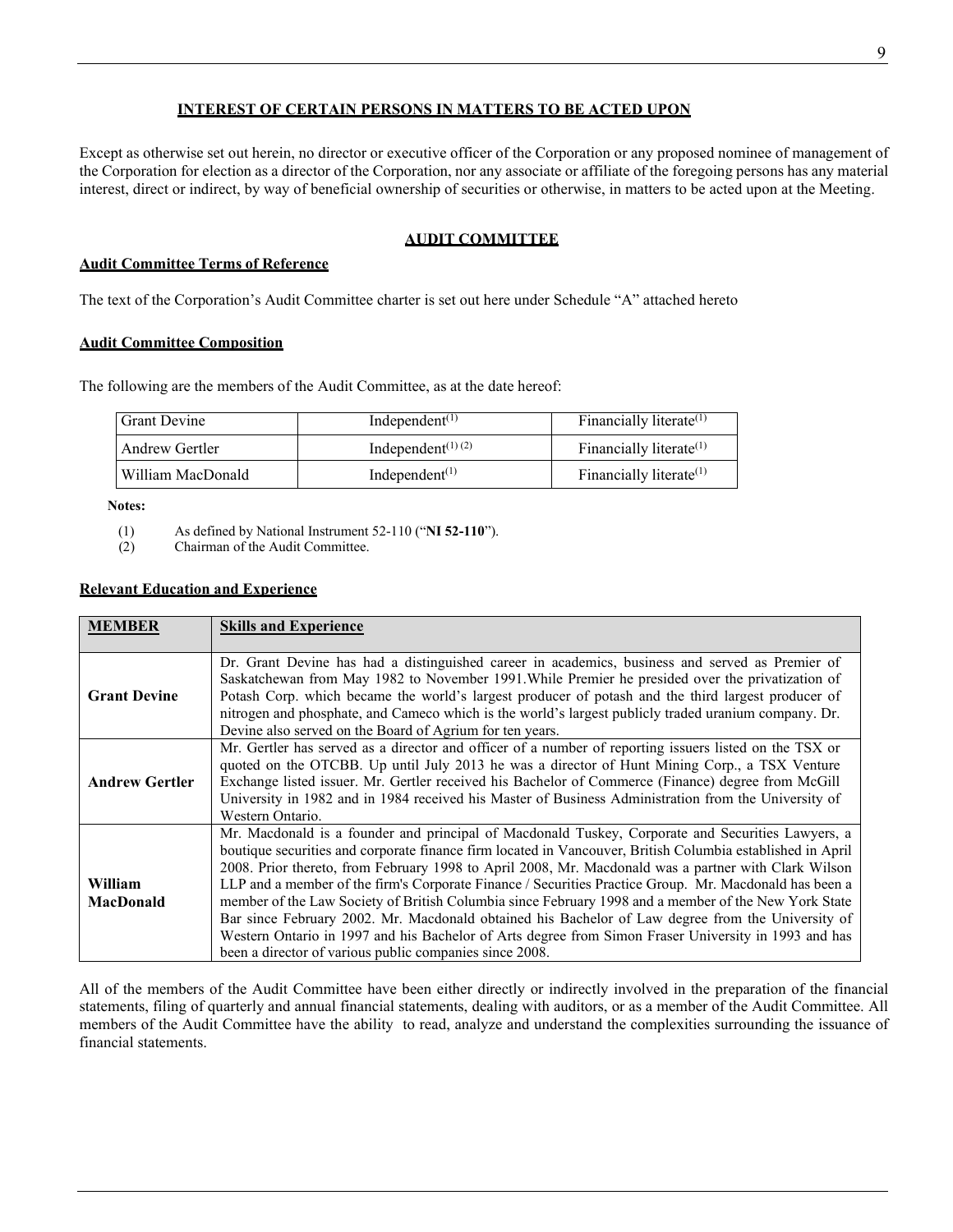# **Audit Committee Oversight**

At no time since the commencement of the Corporation's most recently completed financial year was a recommendation of the Audit Committee to nominate or compensate an external auditor not adopted by the Board of Directors.

## **Pre-Approval Policies and Procedures**

The Audit Committee had adopted specific policies and procedures for the engagement of non-audit services as described above under the heading "*Audit Committee Terms of Reference - External Auditors*".

### **External Auditor Service Fees**

The aggregate fees billed by the Corporation's external auditors in each of the last two fiscal years for audit and other fees are as follows:

| <b>Financial Year</b><br>Ending | <b>Audit Fees</b> | <b>Audit-Related</b><br>Fees | <b>Tax Fees</b> | <b>All Other Fees</b> |
|---------------------------------|-------------------|------------------------------|-----------------|-----------------------|
| $31$ -Aug-21                    | \$40,000          | \$488                        | \$7,000         | <b>SNil</b>           |
| $31$ -Aug- $20$                 | \$35,000          | \$427                        | \$7,500         | <b>SNil</b>           |

# **Exemption**

The Corporation is relying upon the exemption in section 6.1 of NI 52-110, the exemption for Venture issuers in relation to the requirement that every audit committee member be independent.

### **CORPORATE GOVERNANCE**

Corporate governance relates to the activities of the Board of Directors, the members of which are elected by and are accountable to the shareholders and takes into account the role of the individual members of management who are appointed by the Board of Directors and who are charged with the day-to-day management of the Corporation. The Board of Directors is committed to sound corporate governance practices which are both in the interest of its shareholders and contribute to effective and efficient decision making. To achieve this goal, the Corporation has implemented an Audit Committee Terms of Reference, a Whistle Blower Policy, an Insider Trading and Reporting Policy, and a Disclosure and Confidentiality Policy.

Pursuant to National Instrument 58-101 Disclosure of Corporate Governance Practices ("**NI 58-101**"), theCorporation is required to disclose its corporate governance practices as summarized below.

# **Board of Directors**

The Board of Directors is currently comprised of five members. All of these individuals are nominated for re-election including. Grant Devine, Andrew Gertler, William MacDonald and Mark Abrams are the independent directors of the Corporation.

Jim MacKenzie, the Chief Executive Officer and President; is currently a member of management and, as a result, not an independent director.

NI 58-101 suggests that the board of directors of a public company should be constituted with a majority of individuals who qualify as "independent" directors. An "independent" director is a director who has no direct or indirect material relationship with the Corporation. A material relationship is a relationship which could, in the view of the board of directors, reasonably interfere with the exercise of a director's independent judgement. As disclosed above, the Board of Directors is comprised of a majority of independent directors. The independent judgement of the Board of Directors in carrying out its responsibilities is the responsibility of all directors. The Board of Directors of the Corporation facilitates independent supervision of management through meetings of the Board of Directors and through frequent informal discussions among independent members of the Board of Directors and management. In addition, the Board of Directors have free access to the Corporation's external auditors, legal counsel and to any of the Corporation's officers.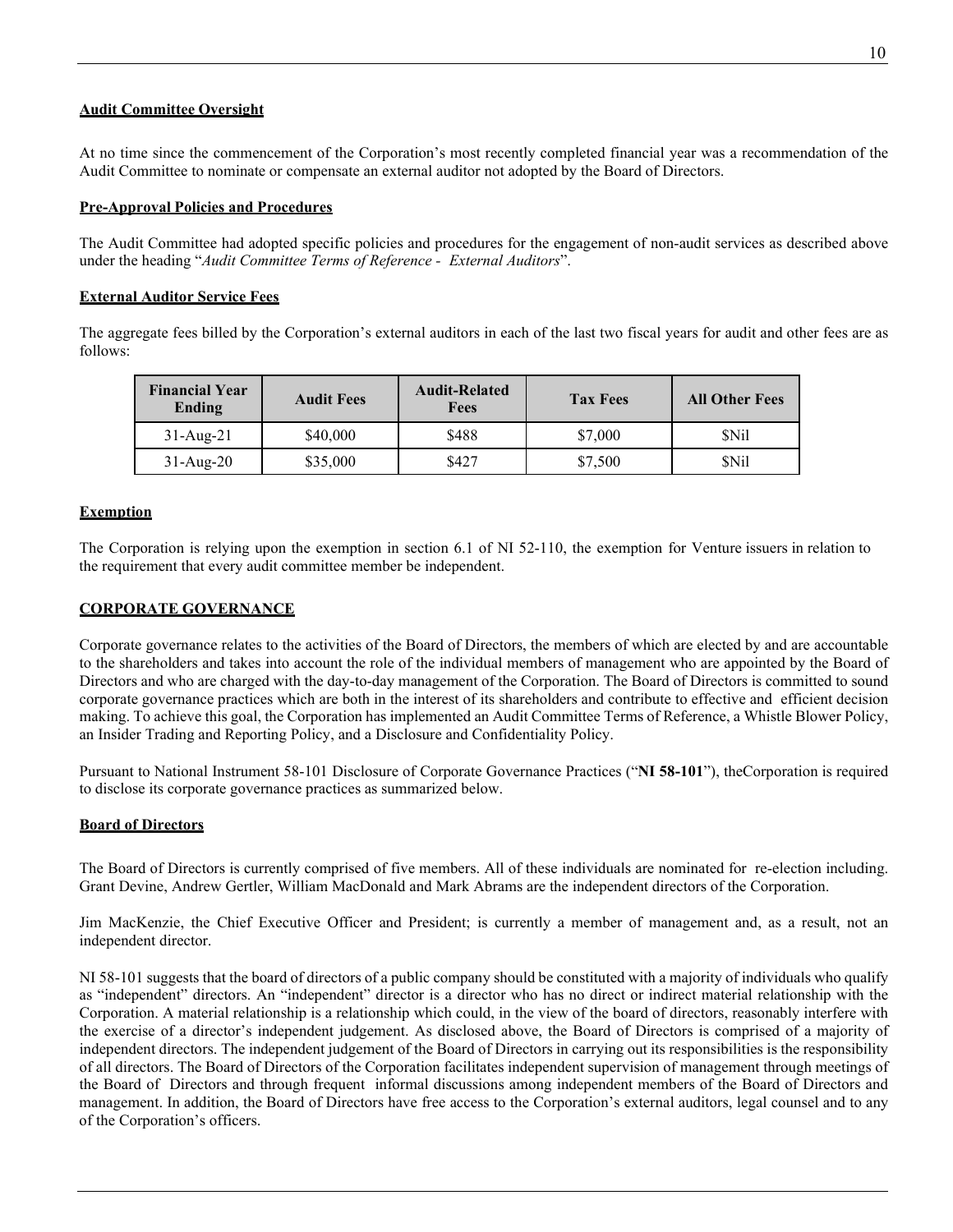# **Directorships**

The following directors of the Corporation are presently directors of other reporting issuers:

| <b>Director</b>   | <b>Other Reporting Issuers</b>                                    |
|-------------------|-------------------------------------------------------------------|
| William Macdonald | Stage (Holdco) Ltd. and Odd Burger Corporation, and Surge Battery |
|                   | Metals                                                            |
| Mark Abrams       | <b>Black Mammoth Metals Corporation</b>                           |
| Jim Mackenzie     | Crestview Exploration Inc.                                        |
| Andrew Gertler    | Solid Impact Investments Corp. and Impact Acquisitions Corp.      |

#### **Orientation and Continuing Education**

Each new director is given an outline of the nature of the Corporation's business, its corporate strategy and current issues with the Corporation. New directors are also expected to meet with management of the Corporation to discuss and better understand the Corporation's business and are advised by counsel to the Corporation of their legal obligations as directors of the Corporation. New directors are also given copies of the Corporation's policies.

The introduction and education process will be reviewed on an annual basis by the Board of Directors and will be revised as necessary.

#### **Ethical Business Conduct**

The Board of Directors has considered adopting a written code of business conduct and ethics and has decided that it is not necessary to adopt such a code at the present time.

The Board of Directors has established a Whistle Blower Policy, which establishes the complaint procedure for concerns about any aspect of the Corporation's activities and operations. The Corporation has also adopted on Insider Trading and Reporting Policy which establishes procedures for when insiders may trade securities of the Corporation. The Corporation has also adopted a Disclosure and Confidentiality Policy which establishes procedures for ensuring adequate disclosure and compliance with disclosure requirements as well as procedures for maintaining confidentiality.

The Board of Directors has found that the fiduciary duties placed on individual directors by the Corporation's governing corporate legislation and the common law and the restrictions placed by applicable corporate legislation on an individual director's participation in decisions of the Board of Directors in which the director has an interest have been sufficient to ensure that the Board of Directors operates independently of management and in the best interests of the Corporation.

Under corporate legislation, a director is required to act honestly and in good faith with a view to the best interests of the Corporation and exercise the care, diligence and skill that a reasonably prudent person would exercise in comparable circumstances. In addition, as the directors of the Corporation also serve as directors and officers of other companies engaged in similar business activities, directors must comply with the conflict of interest provisions of the Business Corporations Act (British Columbia), as well as the relevant securities regulatory instruments, in order to ensure that directors exercise independent judgment in considering transactions and agreements in respect of which a director or officer has a material interest. Any interested director would be required to declare the nature and extent of his interest and would not be entitled to vote at meetings of directors which evoke such a conflict.

#### **Nomination of Directors**

The Board of Directors have not appointed a nominating committee. The Board of Directors determine new nominees to the Board of Directors although no formal process has been adopted. The nominees are generally the result of recruitment efforts by the Board of Directors members including both formal and informal discussions among the Board of Directors members and officers.

#### **Compensation**

The Board of Directors has not appointed a Compensation Committee. See "*EXECUTIVE COMPENSATION - Compensation Governance*" above.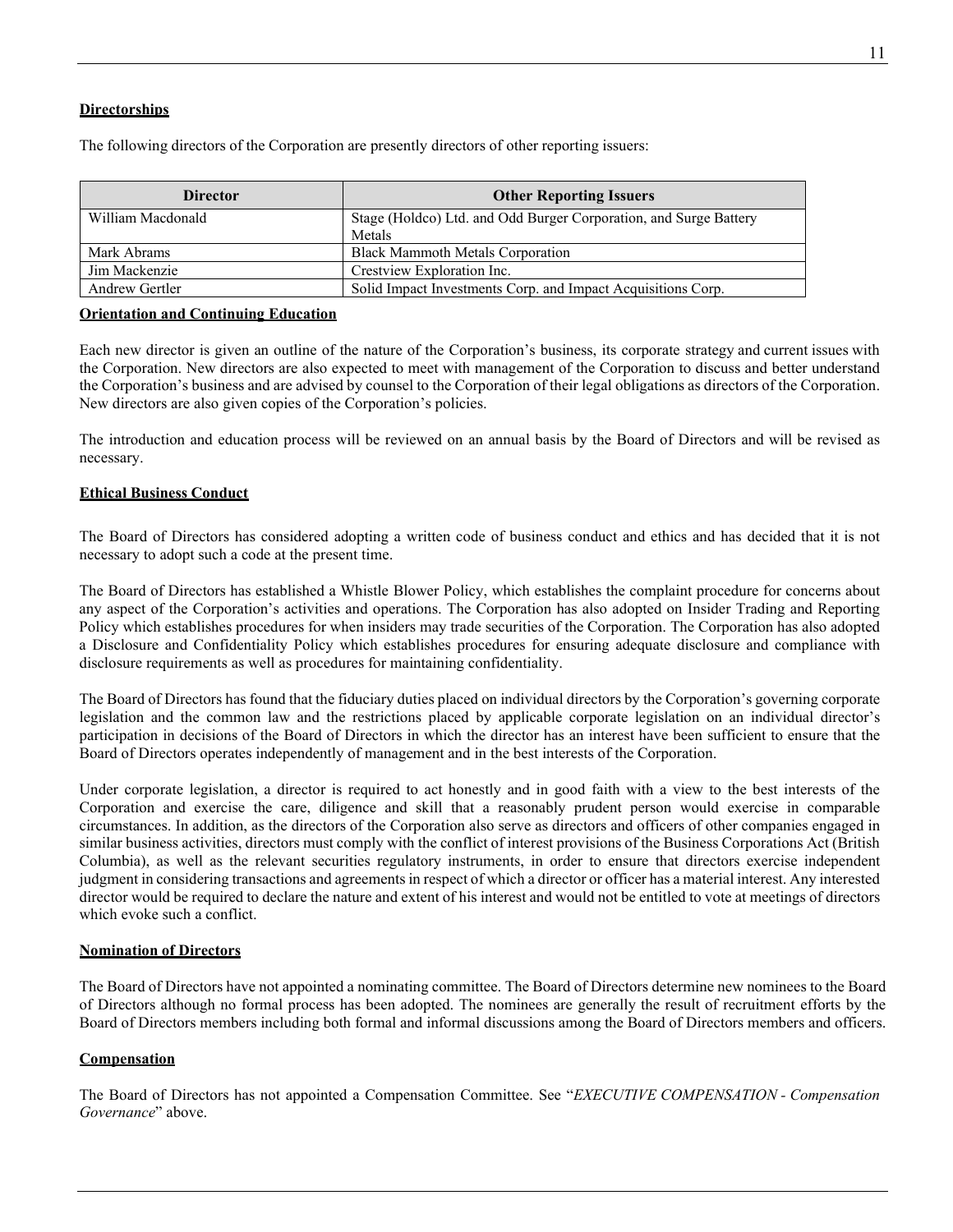#### **Other Board of Directors Committees**

The Corporation has no standing Committees at this time other than the Audit Committee and the Corporate Governance and Compensation Committee, as discussed above.

# **Assessments**

The Board of Directors have not implemented a formal process for assessing its effectiveness or the effectiveness of its individual members or its committees. As a result of the Corporation's size, its stage of development and the limited number of individuals on the Board of Directors, the Board of Directors consider a formal assessment process to be unnecessary at this time. The Board of Directors plans to continue evaluating its own effectiveness on an ad hoc basis.

# **PARTICULARS OF MATTERS TO BE ACTED UPON**

To the knowledge of the Board of Directors of the Corporation, the only matters to be brought before the meeting are those matters set forth in the accompanying Notice of Meeting.

# **1. Report and Financial Statements**

The Board of Directors of the Corporation has approved all of the information in the audited financial statements of the Corporation for the years ended August 31, 2021, and the report of the auditor thereon copies of which are Available on request or on [SEDAR.](https://www.sedar.com/DisplayProfile.do?lang=EN&issuerType=03&issuerNo=00033106)

# **2. Fix Number of Directors to be Elected at the Meeting**

Shareholders of the Corporation will be asked to consider and, if thought appropriate, to approve and adopt an ordinary resolution fixing the number of directors to be elected at the Meeting. In order to be effective, an ordinary resolution requires the approval of a majority of the votes cast by shareholders who vote in respect of the resolution.

At the Meeting, it will be proposed that Five (5) directors be elected to hold office until the next annual general meeting or until their successors are elected or appointed. **Unless otherwise directed, it is the intention of the Management Designees, if named as proxy, to vote in favour of the ordinary resolution fixing the number of directors to be elected at the Meeting at Five (5).**

# **3. Election of Directors**

The Corporation currently has five (5) directors being nominated for re-election. The following table sets forth the name of each of the five (5) persons proposed to be nominated for election as a director, all positions and offices in the Corporation presently held by such nominee, the nominee's municipality of residence, principal occupation at the present and during the preceding five years, the period during which the nominee has served as a director, and the number and percentage of Common Shares of the Corporation that the nominee has advised are beneficially owned by the nominee, directly or indirectly, or over which control or direction is exercised, as of the Effective Date.

**Unless otherwise directed, it is the intention of the Management Designees, if named as proxy, to vote for the election of the persons named in the following table to the Board of Directors.** Management does not contemplate that any of such nominees will be unable to serve as directors; however, if for any reason any of the proposed nominees do not stand for election or are unable to serveas such, **proxies held by Management Designees will be voted for another nominee in their discretion unless the shareholder has specified in his form of proxy that his Common Shares are to be withheld from voting in the election of directors.** Each director elected will hold office until the next annual general meeting of shareholders or until his successor is duly elected, unless his office is earlier vacated in accordance with the by-laws of the Corporation or the provisions of the Business Corporations Act to which the Corporation is subject.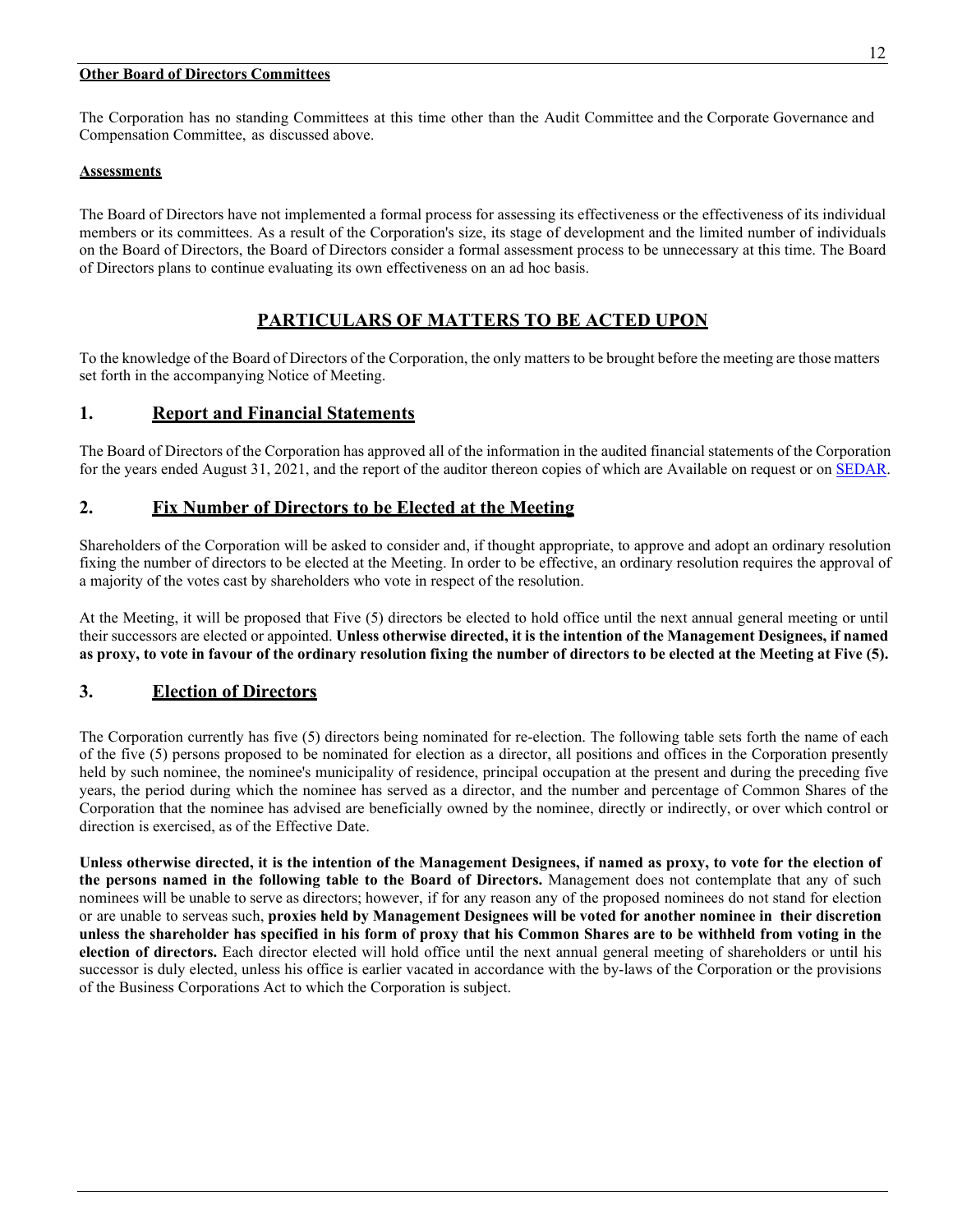### **DIRECTORS FOR NOMINATION**

| <b>Name of Nominee;</b><br><b>Current Position with</b><br>the Corporation and<br><b>Province or State and</b><br><b>Country of</b><br><b>Residence</b> | <b>Position with and Name and</b><br><b>Principal Business of each</b><br>$Corporation/Emplayer^{(1)}$ | <b>Director</b><br><b>Since</b> | <b>Current</b><br>Position(s)<br>with the<br>Corporation | Number of Common<br><b>Shares beneficially</b><br>owned, directly, or<br>indirectly, or<br>controlled or<br>directed $^{(2)}$ |
|---------------------------------------------------------------------------------------------------------------------------------------------------------|--------------------------------------------------------------------------------------------------------|---------------------------------|----------------------------------------------------------|-------------------------------------------------------------------------------------------------------------------------------|
| Jim MacKenzie<br>North Vancouver, BC                                                                                                                    | President, Chief Executive Officer<br>Viscount Mining Corp                                             | July 23, 2013                   | President, Chief<br><b>Executive Officer</b>             | 1,089,708 Shares<br>1.26 undiluted<br>and<br>1.16% fully diluted $(5)$                                                        |
| William Macdonald <sup>(2)</sup><br>West Vancouver, BC                                                                                                  | Solicitor, founder and principal of<br>Macdonald Tuskey, Corporate and<br>Securities Lawyers           | October 26,<br>2011             | Director,<br>Corporate<br>Secretary                      | 639,000 shares $(3)$<br>$0.74\%$ undiluted and<br>$0.68\%$ fully diluted $(5)$                                                |
| Andrew Gertler <sup>(2)</sup><br>Westmont, QC                                                                                                           | Businessman and Corporate<br>Consultant                                                                | July 23, 2013                   | Director                                                 | 899,584 shares $(4)$<br>1.04% undiluted and<br>0.96% fully diluted $(5)$                                                      |
| Dr. Grant Devine $^{(2)}$<br>Moose Jaw, SK                                                                                                              | Former Premier of Saskatchewan,<br>President of Grant Devine Farms<br>and Consulting Services Ltd.     | June 7, 2015                    | Director                                                 | 20,000 Shares<br>$0.02\%$ undiluted and<br>$0.02\%$ fully diluted $(5)$                                                       |
| Mark J. Abrams<br>Reno, Nevada, USA                                                                                                                     | Geologist and Mining Consultant                                                                        | January 27,<br>2017             | Director                                                 | 92,000 shares<br>0.11% undiluted and<br>$0.10\%$ fully Diluted $(5)$                                                          |

Notes:<br>(1)

The information as to Common Shares beneficially owned, not being within the knowledge of Viscount, has been obtained from SEDI or furnished by the proposed directors individually. Does not include Shares issuable upon exercise of options or warrants.

(2) Member of the audit committee of the Board (the "**Audit Committee**"). Mr. Gertler is the Chairman of the Audit Committee (3) Includes 500,000 Shares hald by Plack Prince Investments.

(3) Includes 599,000 Shares held by Black Prince Investments<br>(4) Includes 80,000 Shares held in a ground PPSP Agosunt

(4) Includes 80,000 Shares held in a spousal RRSP Account<br>(5) Included both were not only only and our can be seen to as

Included both warrants and options held and current as at June 10, 2022.

#### *Cease Trade Orders*

To the best of management's knowledge, other than described herein, no proposed director is, or has been within the last ten years, a director or executive officer of any company that:

*\_\_\_\_\_\_\_\_\_\_\_\_\_\_\_\_\_\_\_\_\_\_\_\_\_\_\_\_\_\_\_\_\_\_\_\_\_\_\_\_\_\_\_\_\_\_\_\_\_\_\_\_\_\_\_\_\_\_\_\_\_\_\_*

- a) while that person was acting in that capacity was the subject of a cease trade or similar order or an order that denied the relevant company access to any exemption under securities legislation, for a period of more than 30 consecutive days: or
- b) after the director or executive officer ceased to be a director or executive officer, was the subject of a cease trade or similar order or an order which resulted from an event that happened while the director acted in that capacity that denied the relevant company access to any exemption under securities legislation, for a period of more than 30 consecutive days; or
- c) while that person was acting in that capacity or within a year of that person ceasing to act in that capacity, became bankrupt, made a proposal under any legislation relating to bankruptcy or insolvency or was subject to or instituted any proceedings, arrangement or compromise with creditors or had a receiver, receiver manager or trustee appointed to hold its assets.

To the best of management's knowledge, no proposed director has, within the ten years before the date of this Information Circular, become bankrupt, made a proposal under any legislation relating to bankruptcy or insolvency, or become subject to or instituted any proceedings, arrangement or compromise with creditors, or had a receiver, receiver manager or trustee appointed to hold the assets of the proposed director.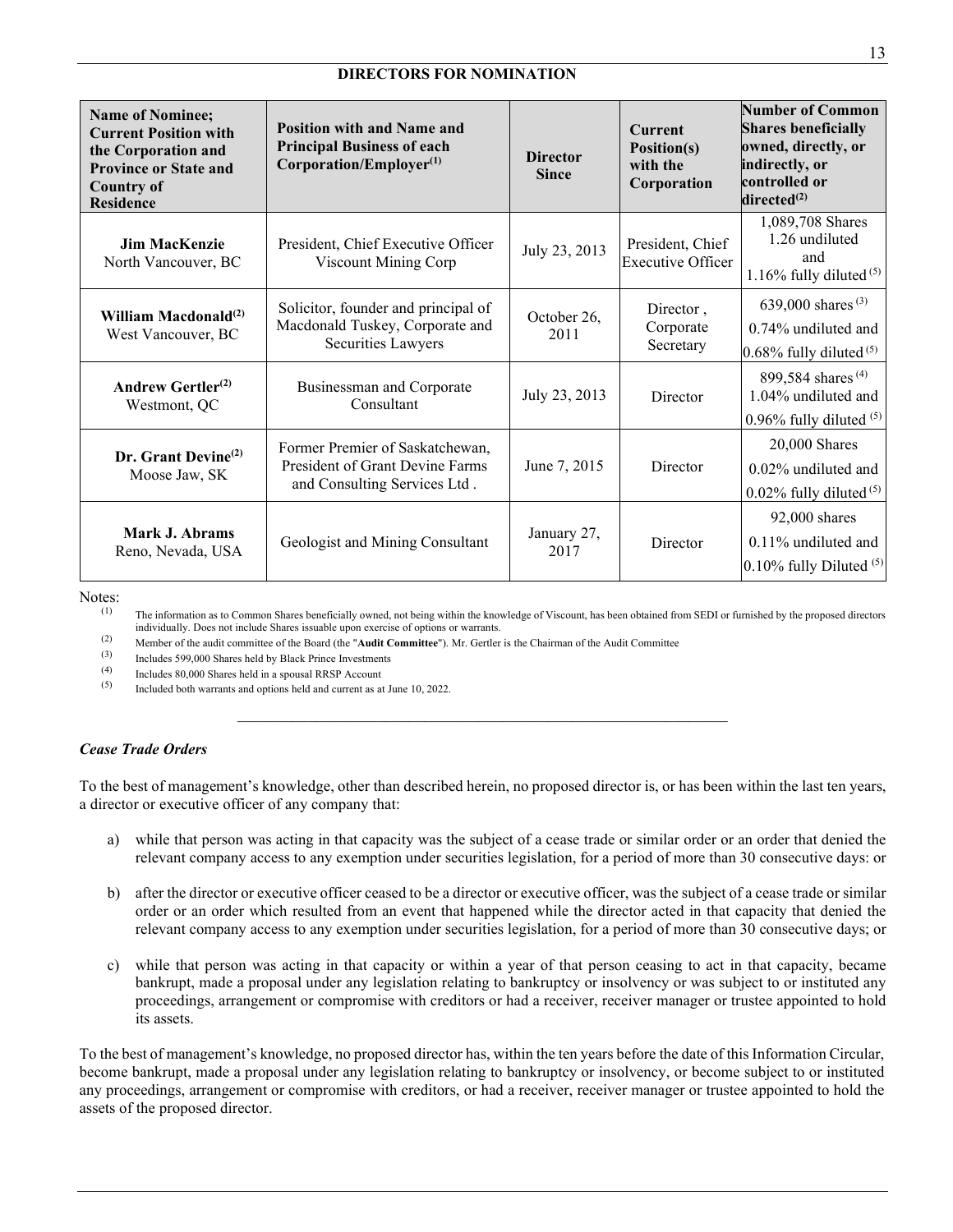None of our directors have been subject to (a) any penalties or sanctions imposed by a court relating to securities legislation or by a securities regulatory authority or has entered into a settlement agreement with a securities regulatory authority, or (b) any other penalties or sanctions imposed by a court or regulatory body that would likely be considered important to a reasonable securityholder in deciding whether to vote for a proposed director.

# *Bankruptcies*

No proposed director, within 10 years before the date of this Management Information Circular, has been a director or executive officer of any company that, while the proposed director was acting in that capacity, or within a year of the proposed director ceasing to act in that capacity, became bankrupt, made a proposal under any legislation relating to bankruptcy or insolvency or was subject to or instituted any proceedings, arrangement or compromise with creditors or had a receiver, receiver manager or trustee appointed to hold its assets.

# *Personal Bankruptcies*

No proposed director has, within 10 years before the date of this Management Information Circular, become bankrupt, made a proposal under any legislation relating to bankruptcy or insolvency, or become subject to or instituted any proceedings, arrangement or compromise with creditors, or had a receiver, receiver manager or trustee appointed to hold the assets of such proposed director.

**The Corporation's Board of Directors recommends a vote "FOR" the appointment of each of the nominees as Directors. In the absence of a contrary instruction, the persons designated by management of the Corporation in the enclosed form of proxy intend to vote FOR the election of the directors set out in the table above.**

# **4. Appointment of Auditor**

The shareholders of the Corporation will be asked to vote for the appointment of Davidson & Company LLP, Chartered Accountants as auditor of the Corporation. Unless directed otherwise by a proxy holder, or such authority is withheld, the Management Designees, if named as proxy, intend to vote the Common Shares represented by any such proxy in favour of a resolution appointing Davidson & Company LLP, Chartered Accountants, as auditor of the Corporation, to hold office until the close of the next annual general meeting of shareholders or until Davidson & Company LLP, Chartered Accountants is removed from office or resigns as provided by the Corporation's by-laws, and the Management Designees also intend to vote the Common Shares represented by any such proxy in favour of a resolution authorizing the Board of Directors to fix the compensation of the auditor.

**The persons named in the enclosed Proxy will vote for the appointment of Davidson & Company LLP, Chartered Accountants of Vancouver, British Columbia, as our auditor to hold office until the next annual general meeting of the shareholders, at a remuneration to be fixed by the directors.**

# **5. Re-approval of Stock Option Plan**

The Corporation has a stock option plan (the "**Plan**") previously approved by the shareholders of the Corporation in June 3, 2021. A copy of the Plan is attached hereto as Schedule "B" and filed on SEDAR at [www.sedar.com](http://www.sedar.com/). The Plan is incorporated herein by reference.

The Plan shall be administered by the Board of Directors of the Corporation, or if appointed, by a special committee of directors appointed from time to time by the Board of Directors (the "**Board**"). The aggregate number of Common Shares which may be reserved for issuance under the Plan shall not exceed 10% of the Corporation's issued and outstanding Common Shares. The number of Common Shares subject to an option to a participant shall be determined by the Board, but no participant shall be granted an option which exceeds the maximum number of shares permitted by any stock exchange on which the Common Shares are then listed, or other regulatory body having jurisdiction. The exercise price of the Common Shares covered by each option shall be determined by the Board, provided however, that the exercise price shall not be less than the price permitted by any stock exchange on which the Common Shares are then listed, or other regulatory body having jurisdiction. The maximum length any option shall be ten (10) years from the date the option is granted, provided that participant's options expire ninety (90) days after a participant ceases to act for the Corporation, subject to extension at the discretion of the Board, except upon the death of a participant, in which case the participant's estate shall have twelve (12) months in which to exercise the outstanding options. The Plan includes a provision that should an option expiration date fall within a blackout period or immediately following a blackout period, the expiration date will automatically be extended for ten (10) business days following the end of the blackout period. The Board of Directors have the absolute discretion to amend or terminate the Plan.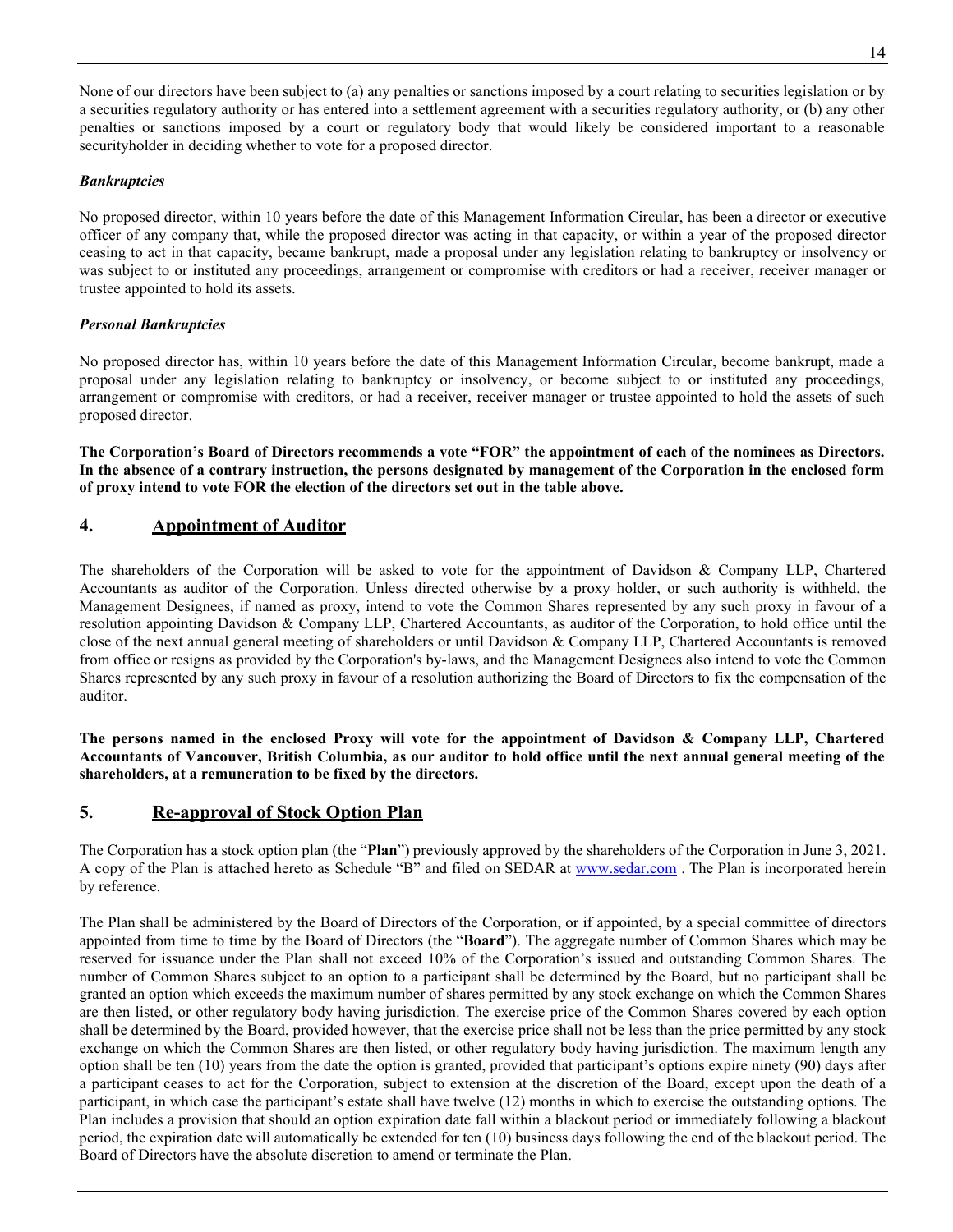#### *Stock Option Resolution (Continued)*

Policy 4.4 of the TSX Venture Exchange Inc. (the "**Exchange**") requires that rolling stock option plans must receive shareholder approval yearly, at an issuer's annual general meeting. In accordance with Policy 4.4, shareholders will be asked to consider and if thought fit, approve an ordinary resolution re- approving, adopting, and ratifying the Plan as the Corporation's stock option plan.

The text of the ordinary resolution to be considered at the Meeting will be substantially as follows:

#### **"Be it resolved as an ordinary resolution of the Corporation that:**

- **1. the stock option plan of the Corporation be approved substantially in the form attached as Schedule "B (the "Plan") and the Plan be and is hereby ratified, approved andadopted as the stock option plan of the Corporation;**
- **2. the form of the Plan may be amended in order to satisfy the requirements or requests of anyregulatory authorities without requiring further approval of the shareholders of the Corporation;**
- **3. the issued and outstanding stock options previously granted shall be continued under and governed by the Plan;**
- **4. the shareholders of the Corporation hereby expressly authorize the board of directors to revoke this resolution before it is acted upon without requiring further approval of the shareholders in that regard; and**
- **5. any one (or more) director or officer of the Corporation is authorized and directed, on behalf of the Corporation, to take all necessary steps and proceedings and to execute, deliver and file any and all declarations, agreements, documents and other instruments and do all such other acts and things (whether under corporate seal of the Corporation or otherwise) that may be necessary or desirable to give effect to this ordinary resolution."**

**Unless otherwise directed, it is the intention of the Management Designees to vote proxies in favour of the resolution reapproving the Plan.** In order to be effective, an ordinary resolution requires approval of a majority of the votes cast by shareholders who vote in respect to the resolution.

# **6. Other Business**

While there is no other business other than that business mentioned in the Notice of Meeting to be presented for action by the shareholders at the Meeting, **it is intended that the proxies hereby solicited will be exercised upon any other matters and proposals that may properly come before the Meeting or any adjournment or adjournments thereof, in accordance with the discretion of the persons authorized to act thereunder.**

#### **GENERAL**

**Unless otherwise directed, it is management's intention to vote proxies in favour of the resolutions set forth herein.** All special resolutions to be brought before the Meeting require, for the passing of the same, a two-thirds majority of the votes cast at the Meeting by the holders of Common Shares. All ordinary resolutions require, for the passing of the same, a simple majority of the votes cast at the Meeting by the holders of Common Shares. All approvals by disinterested shareholders require the approval of the shareholders not affected by, or interested in, the matter to be approved.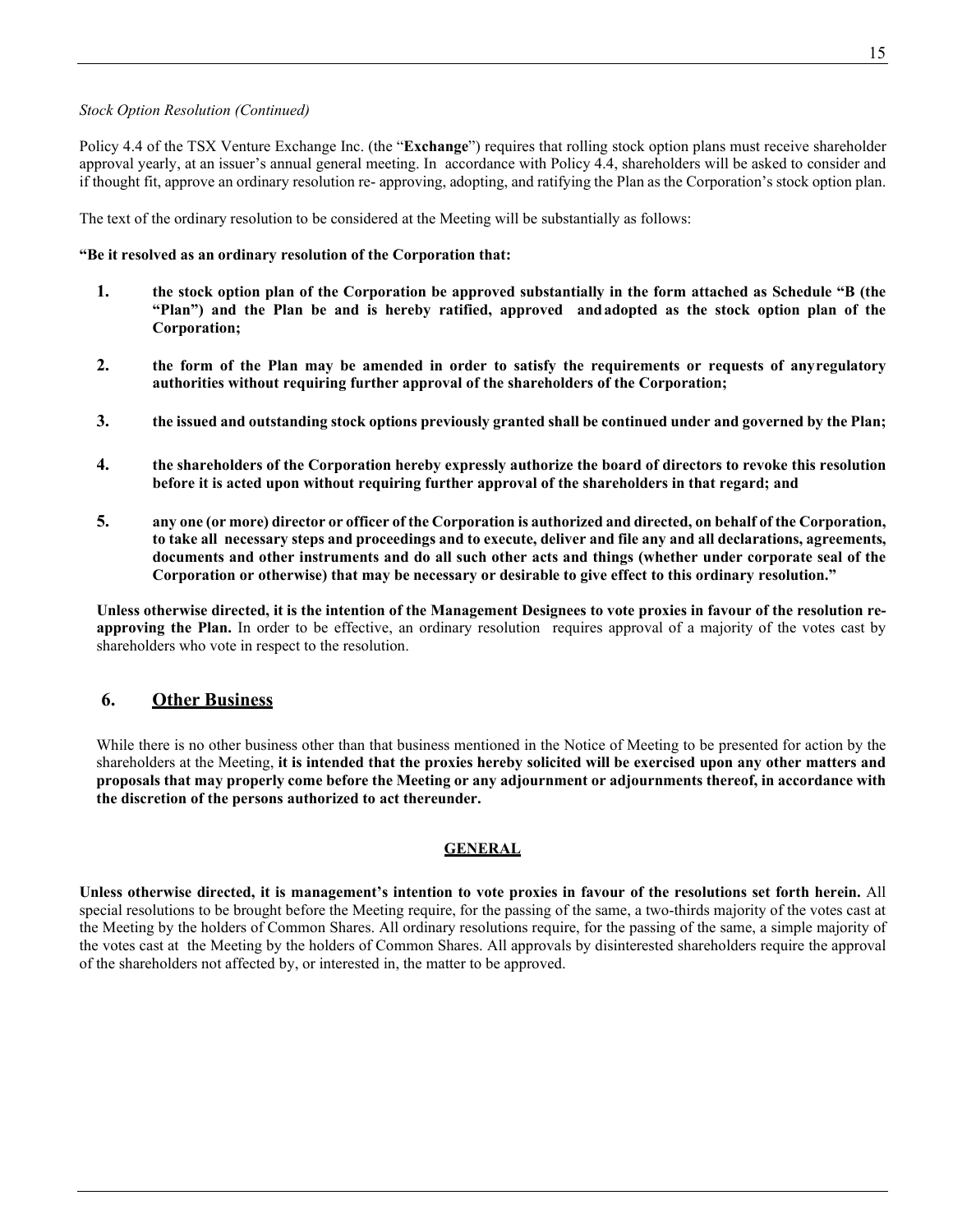# **ADDITIONAL INFORMATION**

Additional information relating to the Corporation is available on SEDAR at [www.sedar.com. F](http://www.sedar.com/)inancial information of the Corporation's most recently completed financial year is provided, or will be provided, in the Corporation's comparative financial statements and management discussion and analysis available on SEDAR.

To obtain a copy of the Corporation's most recent financial statements and management discussion and analysis Shareholders may contact the Corporation at:

# **VISCOUNT MINING CORP.**

c/o 409 - 221 W. Esplanade North Vancouver, BC V7M3J3 Tel: 604-960-0535 / Fax: 604-7608-5442

### **BOARD APPROVAL**

The contents and the sending of this Management Information Circular have been approved by the Board of Directors of the Corporation.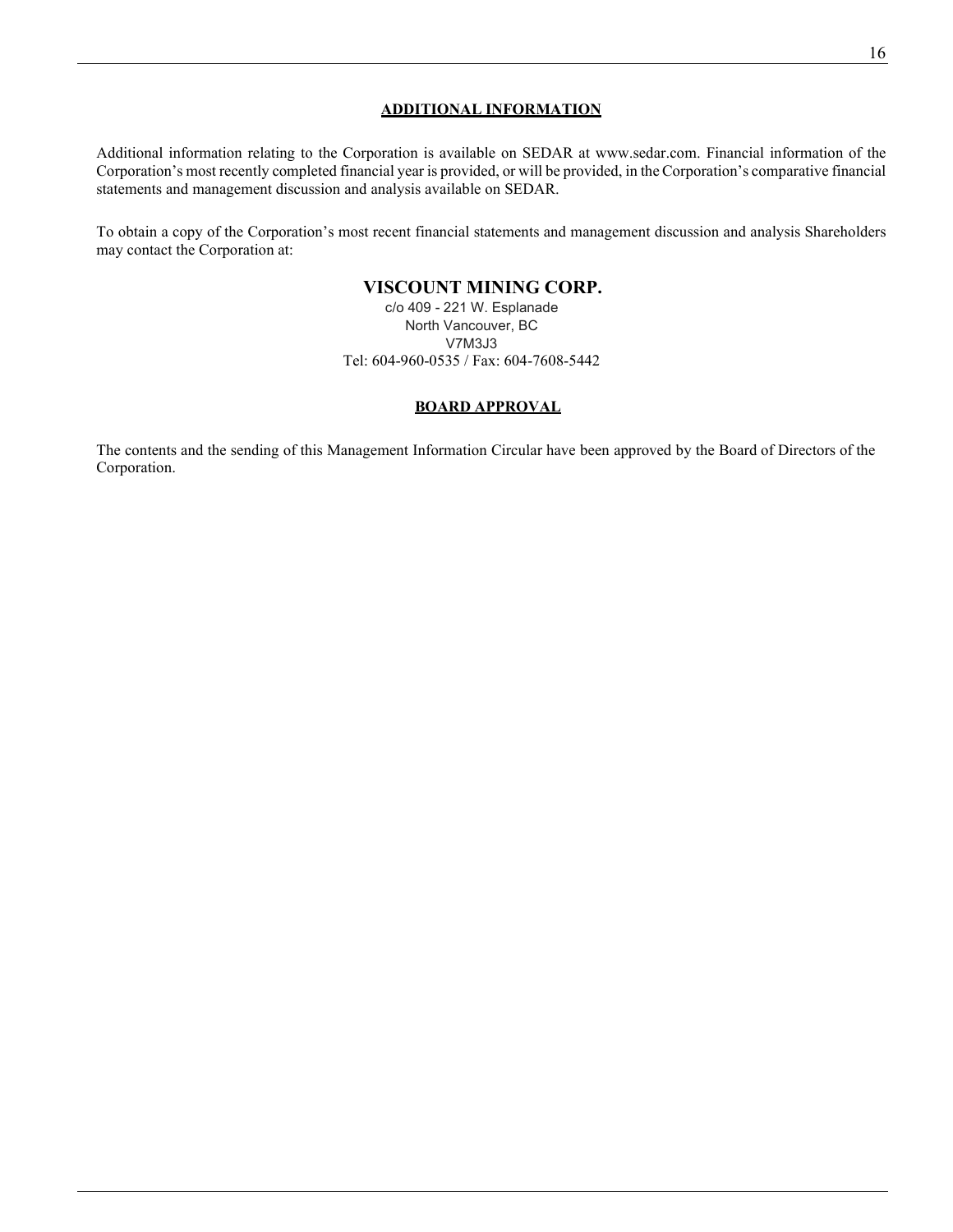# **Schedule "A" Audit Committee Charter Mandate**

The primary function of the audit committee (the **Committee**) is to assist the Board of Directors in fulfilling its financial oversight responsibilities by reviewing the financial reports and other financial information provided by the Corporation to regulatory authorities and shareholders, the Corporation's systems of internal controls regarding finance and accounting and the Corporation's auditing, accounting and financial reporting processes. The Committee's primary duties and responsibilities are to:

- a) serve as an independent and objective party to monitor the Corporation's financial reporting and internal control system and review the Corporation's financial statements;
- b) review and appraise the performance of the Corporation's external auditor;
- c) provide an open avenue of communication among the Corporation's auditor, financial and senior management and the Board of Directors; and
- d) report regularly to the Board of Directors the results of its activities.

#### Composition

The Committee shall be comprised of a minimum three directors as determined by the Board of Directors. If the Corporation ceases to be a "venture issuer" (as that term is defined in National Instrument 52 110 – *Audit Committees*), then all of the members of the Committee shall be free from any material relationship with the Corporation that, in the opinion of the Board of Directors, would interfere with the exercise of their independent judgment as a member of the Committee.

If the Corporation ceases to be a venture issuer then all members of the Committee shall also have accounting or related financial management expertise. All members of the Audit Committee should have the ability to read and understand a set of financial statements that present a breadth and level of complexity of accounting issues that are generally comparable to the breadth and complexity of the issues that can reasonably be expected to be raised by the Corporation's financial statements.

The members of the Committee shall be elected by the Board of Directors at its first meeting following the annual shareholders' meeting or until their successors are duly elected. Unless a Chair is elected by the full Board of Directors, the members of the Committee may designate a Chair by a majority vote of the full Committeemembership.

#### Meetings

The Committee shall meet a least once quarterly, or more frequently as circumstances dictate or as may be prescribed by securities regulatory requirements. As part of its job to foster open communication, the Committee will meet at least annually with the Chief Financial Officer and the external auditor in separate sessions.

#### **Responsibilities and Duties**

To fulfill its responsibilities and duties, the Committee shall:

- 1. Documents/Reports Review
	- (a) review and update this Audit Committee Charter annually;
	- (b) review the Corporation's financial statements, MD&A and any annual and interim earnings press releases before the Corporation publicly discloses this information and any reports or other financial information (including quarterly financial statements), which are submitted to any governmental body, or to the public, including any certification, report, opinion, or review rendered by the external auditor; and
	- (c) review regular summary reports of directors and officers expense account claims at least annually. Establish and review approval policies for expense reports and, as required, request audits of expense claims and policies for expense approval and reimbursements. The Chairman of the Audit Committee or of the Compensation Committee to approve expense reports of the President and the CEO and the CEO to approve those of the directors and officers.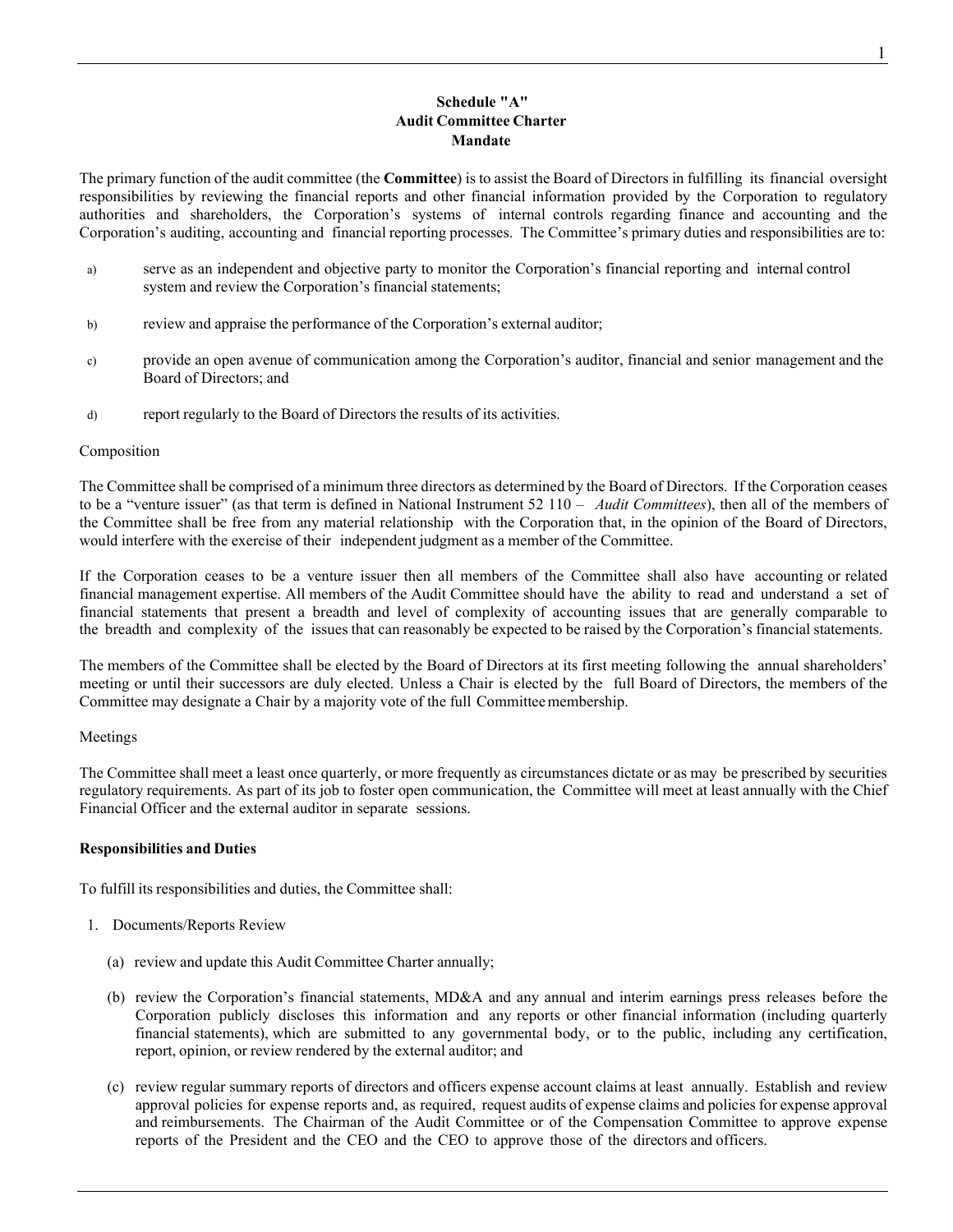### 2. External Auditor

- (a) review annually, the performance of the external auditor who shall be ultimately accountable to the Board of Directors and the Committee as representatives of the shareholders of the Corporation;
- (b) obtain annually, a formal written statement of external auditor setting forth all relationships between the external auditor and the Corporation;
- (c) review and discuss with the external auditor any disclosed relationships or services that may impact the objectivity and independence of the external auditor;
- (d) take, or recommend that the Board of Directors take, appropriate action to oversee the independence of the external auditor, including the resolution of disagreements between management and the external auditor regarding financial reporting;
- (e) recommend to the Board of Directors the selection and, where applicable, the replacement of the external auditor nominated annually for shareholder approval;
- (f) recommend to the Board of Directors the compensation to be paid to the external auditor;
- (g) at each meeting, where desired, consult with the external auditor, without the presence of management, about the quality of the Corporation's accounting principles, internal controls and the completeness and accuracy of the Corporation's financial statements;
- (h) review and approve the Corporation's hiring policies regarding partners, employees and former partners and employees of the present and former external auditor of the Corporation;
- (i) review with management and the external auditor the audit plan for the year-end financial statements; and
- (j) review and pre-approve all audit and audit-related services and the fees and other compensation related thereto, and any non-audit services, provided by the Corporation's external auditor. The pre-approval requirement is waived with respect to the provision of non-audit services if:
	- (i) the aggregate amount of all such non-audit services that were not pre-approved is reasonably expected to constitute not more than five percent of the total amount of feeds paid by the Corporation to its external auditor during the fiscal year in which the non-audit services are provided,
	- (ii) such services were not recognized by the Corporation at the time of the engagement to be non-audit services, and
	- (iii) such services are promptly brought to the attention of the Committee by the Corporation and approved prior to the completion of the audit by the Committee or by one or more members of the Committee to whom authority to grant such approvals has been delegated by the Committee.

Provided the pre-approval of the non-audit services is presented to the Committee's first scheduled meeting following such approval, such authority may be delegated by the Committee to one or more independent members of the Committee.

#### 3. Financial Reporting Processes

- (a) in consultation with the external auditor, review with management the integrity of the Corporation's financial reporting process, both internal and external;
- (b) consider the external auditor's judgments about the quality and appropriateness of the Corporation's accounting principles as applied in its financial reporting;
- (c) consider and approve, if appropriate, changes to the Corporation's auditing and accounting principles and practices as suggested by the external auditor and management;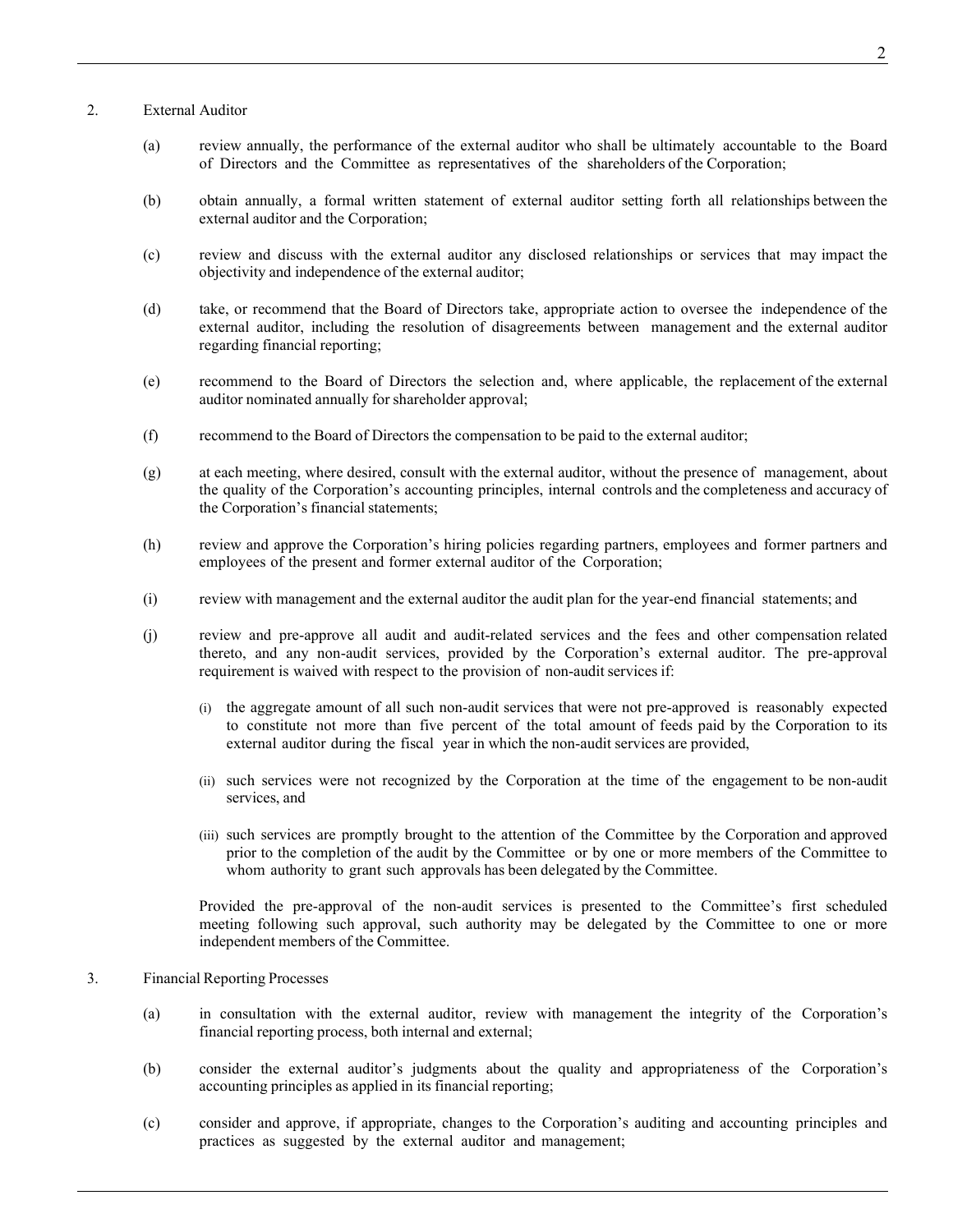- (d) review significant judgments made by management in the preparation of the financial statements and the view of the external auditor as to appropriateness of such judgments;
- (e) following completion of the annual audit, review separately with management and the external auditor any significant difficulties encountered during the course of the audit, including any restrictions on the scope of work or access to required information;
- (f) review any significant disagreement among management and the external auditor in connection with the preparation of the financial statements;
- (g) review with the external auditor and management the extent to which changes and improvements in financial or accounting practices have been implemented;
- (h) review any complaints or concerns of the Corporation about any questionable accounting, internal accounting controls or auditing matters;
- (i) review certification process;
- (j) establish a procedure for the receipt, retention and treatment of complaints received by the Corporation regarding accounting, internal accounting controls or auditing matters;
- (k) establish a procedure for the confidential, anonymous submission by employees of the Corporation of concerns regarding questionable accounting or auditing matters; and
- (l) on at least an annual basis, review with the Corporation's counsel, any legal matters that could have a significant impact on the Corporation's financial statements, the Corporation's compliance with applicable laws and regulations, and inquiries received from regulators or government agencies.
- 4. Authority

The Audit Committee will have the authority to:

- (a) review any related-party transactions;
- (b) engage independent counsel and other advisors as it determines necessary to carry out its duties;
- (c) to set and pay compensation for any independent counsel and other advisors employed by the Committee;
- (d) communicate directly with the internal and external auditors; and
- (e) conduct and authorize investigations into any matters within the Committee's scope of responsibilities. The Committee shall be empowered to retain independent counsel and other professionals to assist in the conduct of any investigation.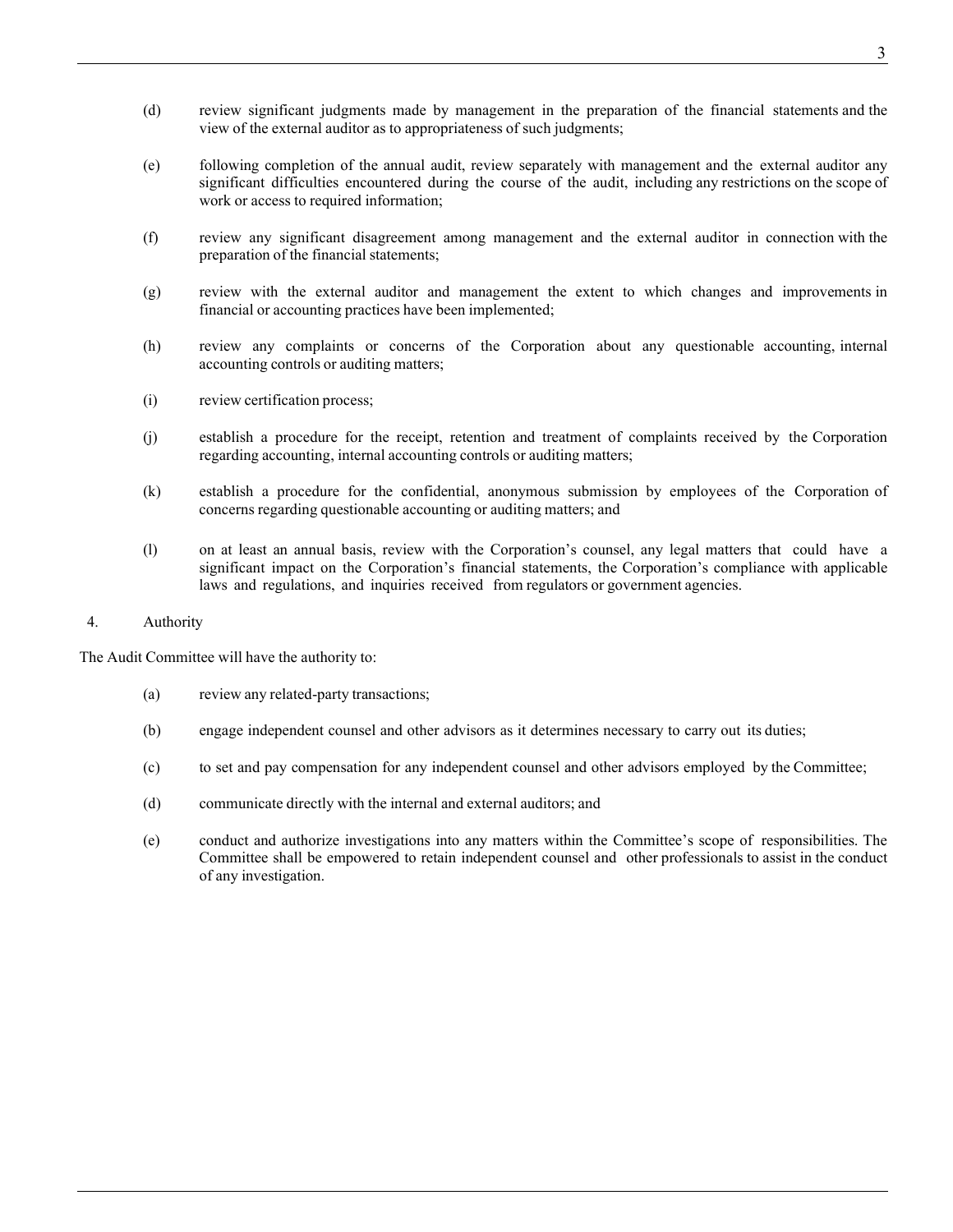#### **SCHEDULE "B"**

# **VISCOUNT MINING CORP.** (the "**Company**") **STOCK OPTION PLAN**

#### **1. PURPOSE**

1.1 Purpose. The purpose of this Plan is to advance the interests of the Company by encouraging equity participation in the Company through the acquisition of Common Shares of the Company. It is the intention of the Company that, if and so long as the Company's shares are listed on the TSXV (as defined herein), this Plan will at all times be in compliance with the TSXV Policies (as defined herein) and any inconsistencies between this Plan and the TSXV Policies whether due to inadvertence or changes in TSXV Policies will be resolved in favour of the TSXV Policies.

# **2. INTERPRETATION**

- 2.1 Definitions. For the purposes of this Plan, the following terms have the respective meanings set forth below:
	- (a) "**Affiliate**" has the meaning ascribed thereto in the TSXV Policies;
	- (b) "**Associate**" has the meaning ascribed thereto in the TSXV Policies;
	- (c) "**Board**" means the board of directors of the Company or any committee thereof duly empowered or authorized to grant options under this Plan;
	- (d) "**Change of Control**" means the occurrence of any one of the following events:
		- (i) there is a report filed with any securities commission or securities regulatory authority in Canada, disclosing that any offeror (as the term "offeror" is defined in Section 1.1 of Multilateral Instrument 62- 104 *Take-Over Bids and Issuer Bids*) has acquired beneficial ownership of, or the power to exercise control or direction over, or securities convertible into, any shares of capital stock of any class of the Company carrying voting rights under all circumstances (the "**Voting Shares**"), that, together with the offeror's securities would constitute Voting Shares of the Company representing more than 50% of the total voting power attached to all Voting Shares of the Company then outstanding,
		- (ii) there is consummated any amalgamation, consolidation, statutory arrangement, merger, business combination or other similar transaction involving the Company: (1) in which the Company is not the continuing or surviving corporation, or (2) pursuant to which any Voting Shares of the Company would be reclassified, changed or converted into or exchanged for cash, securities or other property, other than (in each case) an amalgamation, consolidation, statutory arrangement, merger, business combination or other similar transaction involving the Company in which the holders of the Voting Shares of the Company immediately prior to such amalgamation, consolidation, statutory arrangement, merger, business combination or other similar transaction have, directly or indirectly, more than 50% of the Voting Shares of the continuing or surviving corporation immediately after such transaction,
		- (iii) any person or group of persons shall succeed in having a sufficient number of its nominees elected as directors of the Company such that such nominees, when added to any existing directors of the Company, will constitute a majority of the directors of the Company, or
		- (iv) there is consummated a sale, transfer or disposition by the Company of all or substantially all of the assets of the Company,

provided that an event shall not constitute a Change of Control if its sole purpose is to change the jurisdiction of the Company's organization or to create a holding company, partnership or trust that will be owned in substantially the same proportions by the persons who held the Company's securities immediately before such event;

(e) "**Common Shares**" means the common shares without par value in the capital of the Company as constituted on the Grant Date, provided that, in the event of any adjustment pursuant to Section [4.8,](#page-28-0) "**Common Shares**" shall thereafter mean the shares or other property resulting from the events giving rise to the adjustment;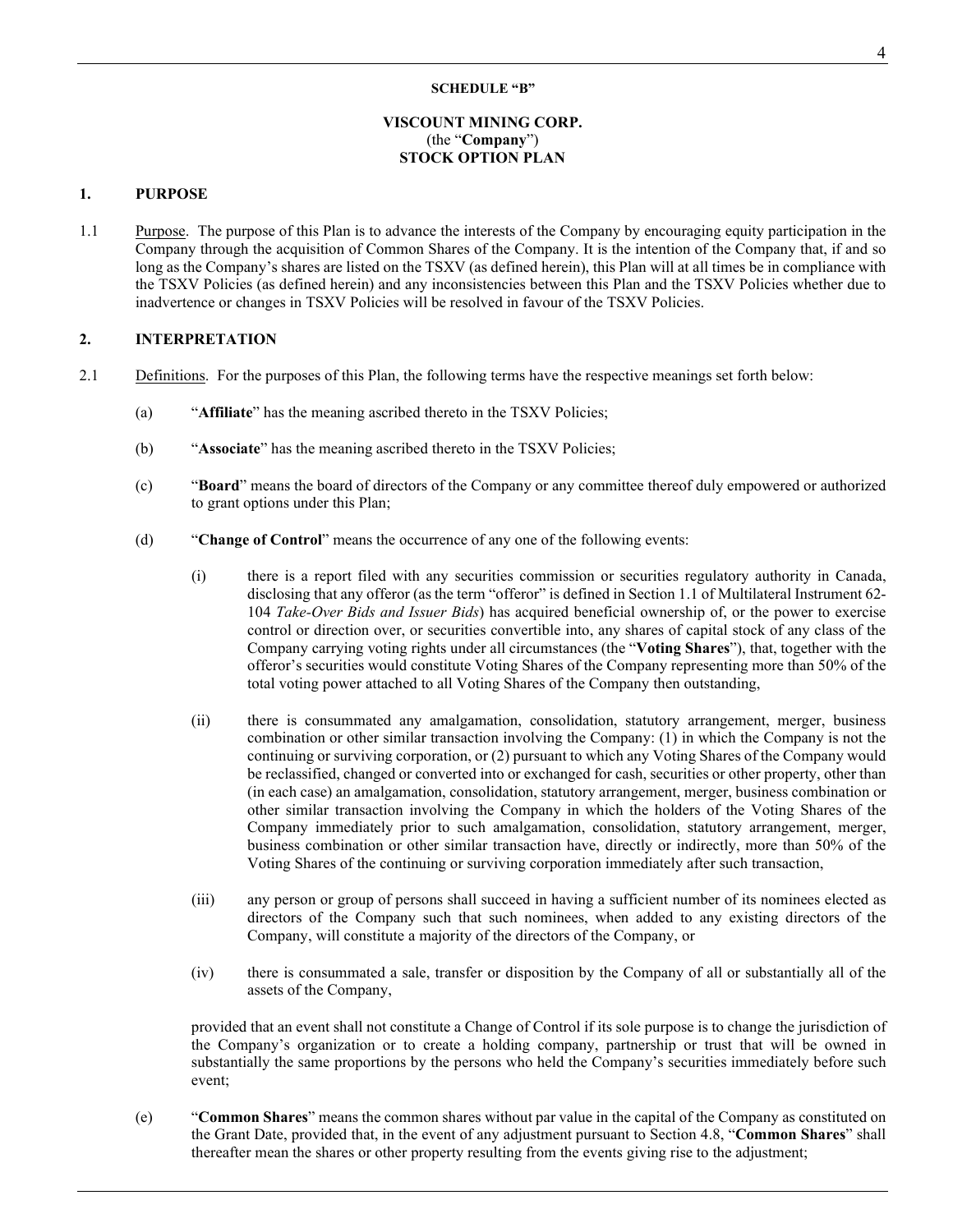- (f) "**Company**" means **Viscount Mining Corp.** and includes, unless the context otherwise requires, all of its subsidiaries or Affiliates and successors according to law;
- (g) "**Completion of the Qualifying Transaction**" has the meaning ascribed thereto in the TXV Policies;
- (h) "**Consultant**" has the meaning ascribed thereto in the TSXV Policies;
- (i) "**Consultant Company**" has the meaning ascribed thereto in the TSXV Policies;
- (j) "**CPC**" or "**Capital Pool Company**" has the meaning ascribed thereto in the TSXV Policies;
- (k) "**Director**" has the meaning ascribed thereto in the TSXV Policies;
- (l) "**Disability**" means any disability with respect to an Optionee which the Board in its sole and unfettered discretion, considers likely to prevent permanently the Optionee from:
	- (i) being employed or engaged by the Company or another employer, in a position the same as or similar to that in which he was last employed or engaged by the Company, or
	- (ii) acting as a Director or Officer of the Company,

and "**Date of Disability**" means the effective date of the Disability as determined by the Board in its sole and unfettered discretion;

- (m) "**Disinterested Shareholder Approval**" means approval by a majority of the votes cast by all the Company's shareholders at a duly constituted shareholders' meeting, excluding votes attached to Common Shares beneficially owned by Insiders, and their Associates, to whom Options may be granted under this Plan;
- (n) "**Distribution**" has the meaning ascribed thereto in the TSXV Policies;
- (o) "**Eligible Person**" means, from, time to time, any bona fide Director, Officer, Employee or Consultant of the Company or an Affiliate of the Company;
- (p) "**Employee**" has the meaning ascribed thereto in the TSXV Policies;
- (q) "**Exercise Price**" means the amount payable per Optioned Share on the exercise of an Option, as determined in accordance with the terms hereof;
- (r) "**Expiry Date**" means 5:00 p.m. (Vancouver time) on the day on which an Option expires as specified in the Option Agreement therefor or in accordance with the terms of this Plan;
- (s) "**Grant Date**" for an Option means the date of grant thereof by the Board, whether or not the grant is subject to any Regulatory Approval;
- <span id="page-23-0"></span>(t) "**Insider**" means:
	- (i) an insider as defined in the TSXV Policies or as defined in securities legislation applicable to the Company, and
	- (ii) an Associate of any person who is an Insider by virtue of Section [2.1\(t\)\(i\)](#page-23-0) above;
- (u) "**Investor Relations Activities**" has the meaning ascribed thereto in the TSXV Policies;
- (v) "**Notice of Exercise**" means a written notice in substantially the form attached as Exhibit A;
- (w) "**Officer**" has the meaning ascribed thereto in the TSXV Policies;
- (x) "**Option**" means the right to purchase Optioned Shares granted hereunder to an Eligible Person;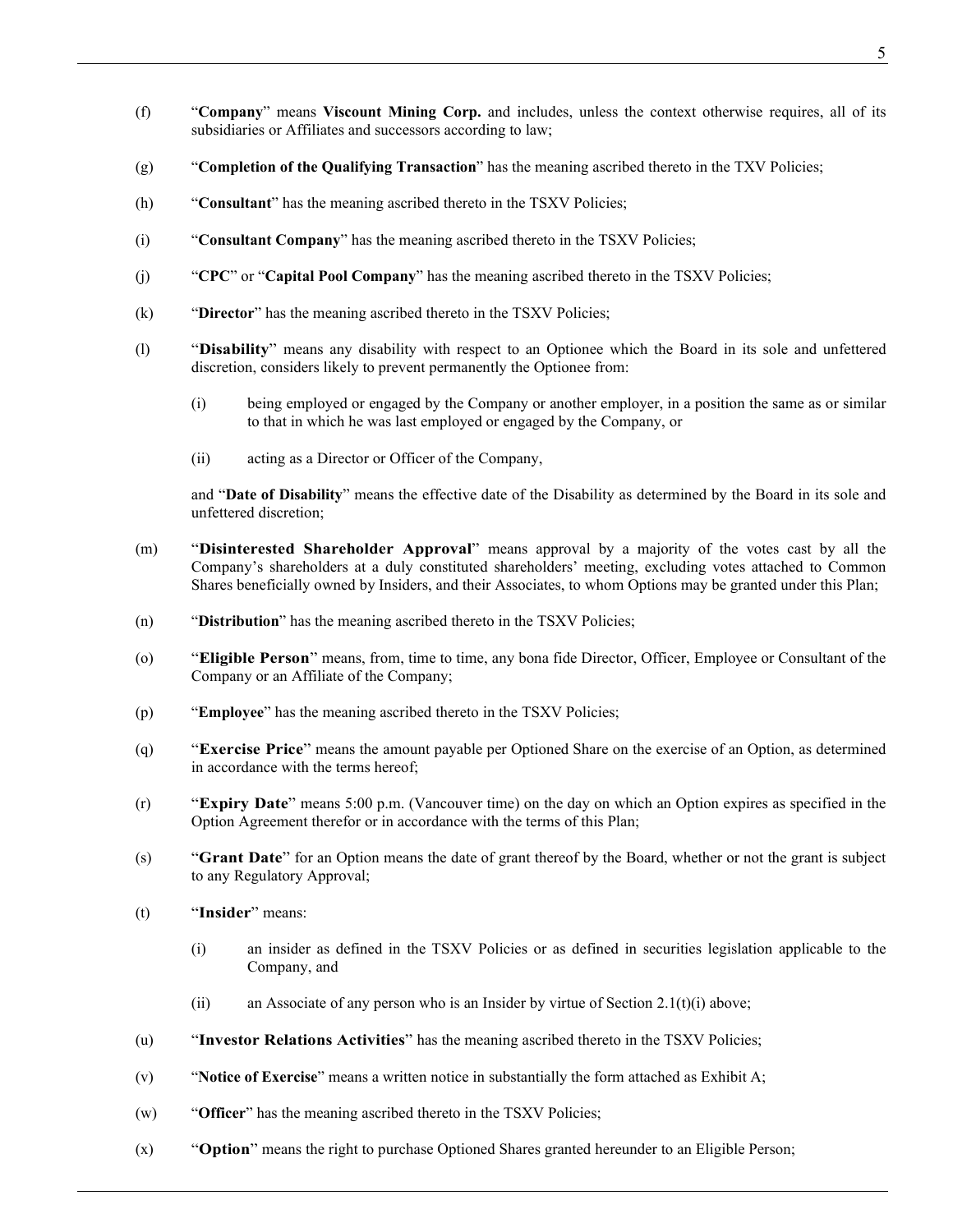- (y) "**Option Agreement**" means the stock option agreement between the Company and an Eligible Person whereby the Company provides notice of grant of an Option to such Eligible Person meaning Eligible Persons not engaged in Investor Relations Activities;
- (z) "**Optioned Shares**" means Common Shares that may be issued in the future to an Eligible Person upon the exercise of an Option;
- (aa) "**Optionee**" means the recipient of an Option hereunder, their heirs, executors and administrators;
- (bb) "**Person**" means a corporation or an individual;
- (cc) "**Plan**" means this Stock Option Plan, the terms of which are set out herein or as may be amended and/or restated from time to time;
- (dd) "**Plan Shares**" means the total number of Common Shares which may be reserved for issuance as Optioned Shares under the Plan as provided in Section [3.2;](#page-24-0)
- (ee) "**Regulatory Approval**" means the approval of the TSXV and any other securities regulatory authority that may have lawful jurisdiction over the Plan and any Options issued hereunder, as may be required;
- (ff) "**Resulting Issuer**" has the meaning ascribed thereto in the TSXV Policies;
- (gg) "**Tier 1 Issuer**" has the meaning ascribed thereto in the TSXV Policies;
- (hh) "**Tier 2 Issuer**" has the meaning ascribed thereto in the TSXV Policies;
- (ii) "**TSXV**" means the TSX Venture Exchange and any successor thereto; and
- (jj) "**TSXV Policies**" means the rules and policies of the TSXV, as amended from time to time.
- 2.2 Currency. Unless otherwise indicated, all dollar amounts referred to in this Plan are in Canadian funds.
- 2.3 Gender. As used in this Plan and any Schedules hereto, words importing the masculine gender shall include the feminine and neuter genders and words importing the singular shall include the plural and vice versa, unless the context otherwise requires.
- 2.4 Interpretation. This Plan will be governed by and construed in accordance with the laws of the Province of British Columbia without giving effect to any choice or conflict of law provision or rule that would cause the application of the domestic substantive laws of any other jurisdiction.

# **3. STOCK OPTION PLAN**

- 3.1 Establishment of Plan. This Plan is hereby established to recognize contributions made by Eligible Persons and to create an incentive for their continuing assistance to the Company and its Affiliates.
- <span id="page-24-0"></span>3.2 Maximum Number of Plan Shares. Subject to adjustment as provided in this Plan, the maximum number of Plan Shares to be reserved for issuance under this Plan shall not exceed that number which is equal to 10% of the Shares to be outstanding. This Plan is a "rolling" stock option plan under which the Company may grant such number of Options under this Plan as is equal to 10% of the issued and outstanding Shares at the time of any Option grant.
- 3.3 Eligibility. Options to purchase Common Shares may be granted hereunder to Eligible Persons from time to time by the Board. If and when the Company's shares are listed on the TSXV, Eligible Persons that are corporate entities will be required to agree in writing not to effect or permit any transfer of ownership or option of any of its shares, nor issue more of its shares to any other individual or entity as long as such Options remain outstanding, unless the written permission of the TSXV and the Company is obtained. Eligible Persons who are granted Options must be bona fide Directors, Employees or Consultants of the Company at the time of grant of such Options; provided that, for so long as the Company is a CPC, Eligible Persons shall mean only Directors or Officers of the Company, or technical Consultants whose particular industry expertise is required to evaluate a proposed Qualifying Transaction (as defined in the TSXV Policies).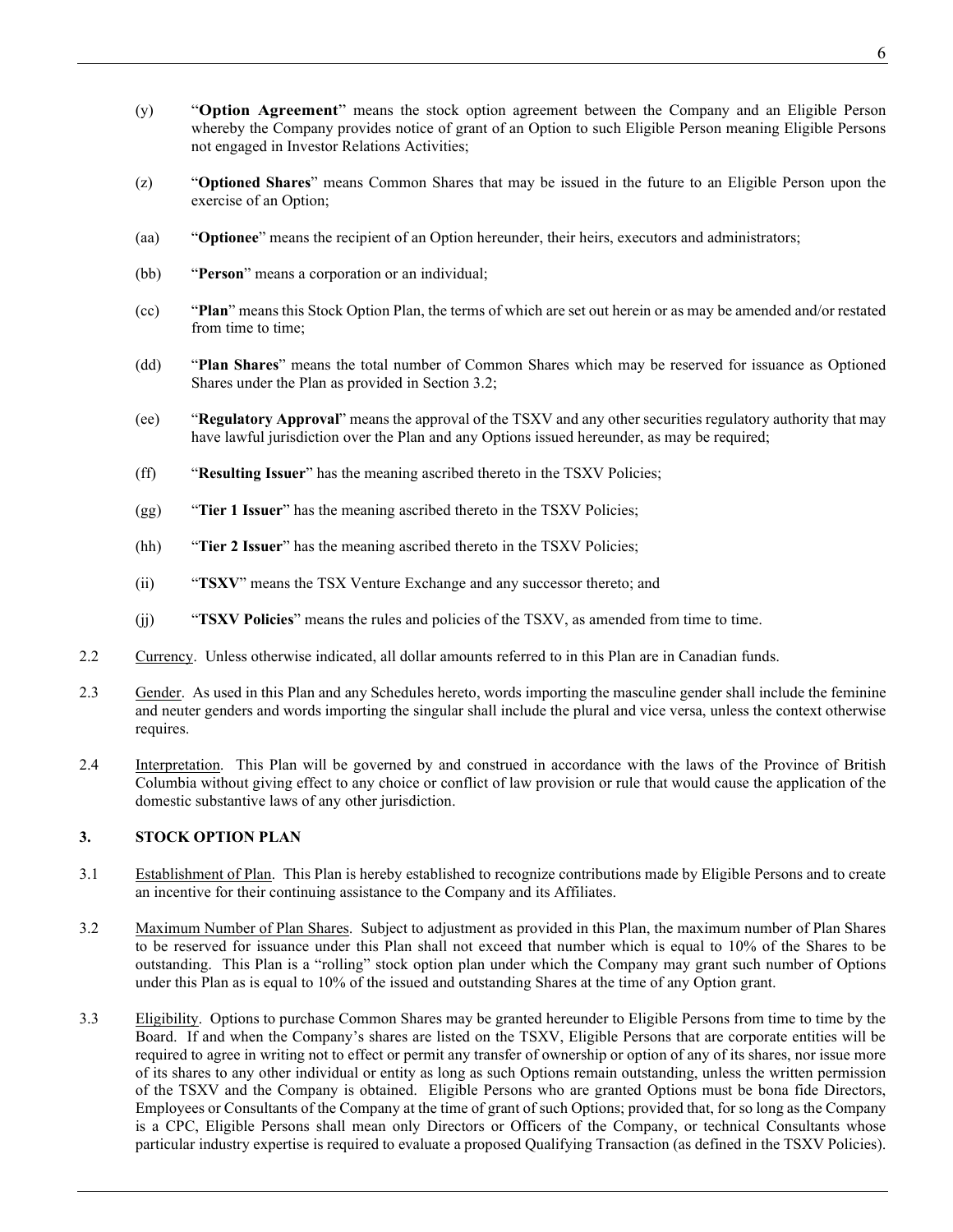- 3.4 Options Granted Under the Plan. All Options granted under the Plan will be evidenced by an Option Agreement in substantially the form attached hereto as Schedule "A" in the case of Optionees not engaged in Investor Relations Activities or Schedule "B" in the case of Optionees engaged in Investor Relations Activities, as applicable, showing the number of Optioned Shares, the term of the Option, a reference to vesting terms, if any, and the Exercise Price.
- 3.5 Terms Incorporated. Subject to specific variations approved by the Board, all terms and conditions set out herein will be deemed to be incorporated into and form part of an Option Agreement made hereunder. In the event of any discrepancy between this Plan and an Option Agreement, the provisions of this Plan shall govern.
- 3.6 Limitations on Option Grants. If the Common Shares are listed on the TSXV, the following restrictions on the granting of Options are applicable under the Plan:
	- (a) Individuals. The aggregate number of Optioned Shares that may be reserved for issuance pursuant to Options granted to any one individual must not exceed 5% of the issued Common Shares (determined as at the Grant Date) in a 12-month period, unless the Company has obtained Disinterested Shareholder Approval pursuant to Section [3.10\(c\),](#page-26-0) and, for so long as the Company is a CPC, the number of Optioned Shares that may be reserved for issuance to any individual Director or Officer may not exceed 5% of the Common Shares to be outstanding after the closing of the Company's initial public offering.
	- (b) Optionees Performing Investor Relations Activities. The aggregate number of Options granted to Eligible Persons engaged to provide Investor Relations Activities in a 12-month period must not exceed 2% of the issued Common Shares (determined as at the Grant Date) without the prior consent of TSXV. For so long as the Company is a CPC, the company is prohibited from granting Options to any person providing Investor Relations Activities, promotional or market-making services.
	- (c) Consultants. The aggregate number of Options granted to any one Consultant in a 12-month period must not exceed 2% of the issued Common Shares (determined as at the Grant Date) without the prior consent of TSXV.
- 3.7 Options Not Exercised. In the event an Option granted under the Plan expires unexercised, is terminated or is otherwise lawfully cancelled prior to exercise of the Option, the Optioned Shares that were issuable thereunder will be returned to the Plan and will be available again for an Option grant under this Plan.
- 3.8 Acceleration of Unvested Options. If there is a Change of Control, then all outstanding Options, whether fully vested and exercisable or remaining subject to vesting provisions or other limitations on exercise, shall be exercisable in full to enable the Optioned Shares subject to such Options to be issued and tendered to such bid.
- 3.9 Powers of the Board. The Board will be responsible for the general administration of the Plan and the proper execution of its provisions, the interpretation of the Plan and the determination of all questions arising hereunder. Without limiting the generality of the foregoing, the Board has the power to:
	- (a) allot Common Shares for issuance in connection with the exercise of Options;
	- (b) grant Options hereunder;
	- (c) subject to appropriate shareholder and Regulatory Approval, amend, suspend, terminate or discontinue the Plan, or revoke or alter any action taken in connection therewith, except that no general amendment or suspension of the Plan will, without the written consent of all Optionees, alter or impair any Option previously granted under the Plan unless as a result of a change in TSXV Policies or the Company's tier classification thereunder;
	- (d) delegate all or such portion of its powers hereunder as it may determine to one or more committees of the Board, either indefinitely or for such period of time as it may specify, and thereafter each such committee may exercise the powers and discharge the duties of the Board in respect of the Plan so delegated to the same extent as the Board is hereby authorized so to do; and
	- (e) may in its sole discretion amend this Plan (except for previously granted and outstanding Options) to reduce the benefits that may be granted to Eligible Persons (before a particular Option is granted) subject to the other terms hereof.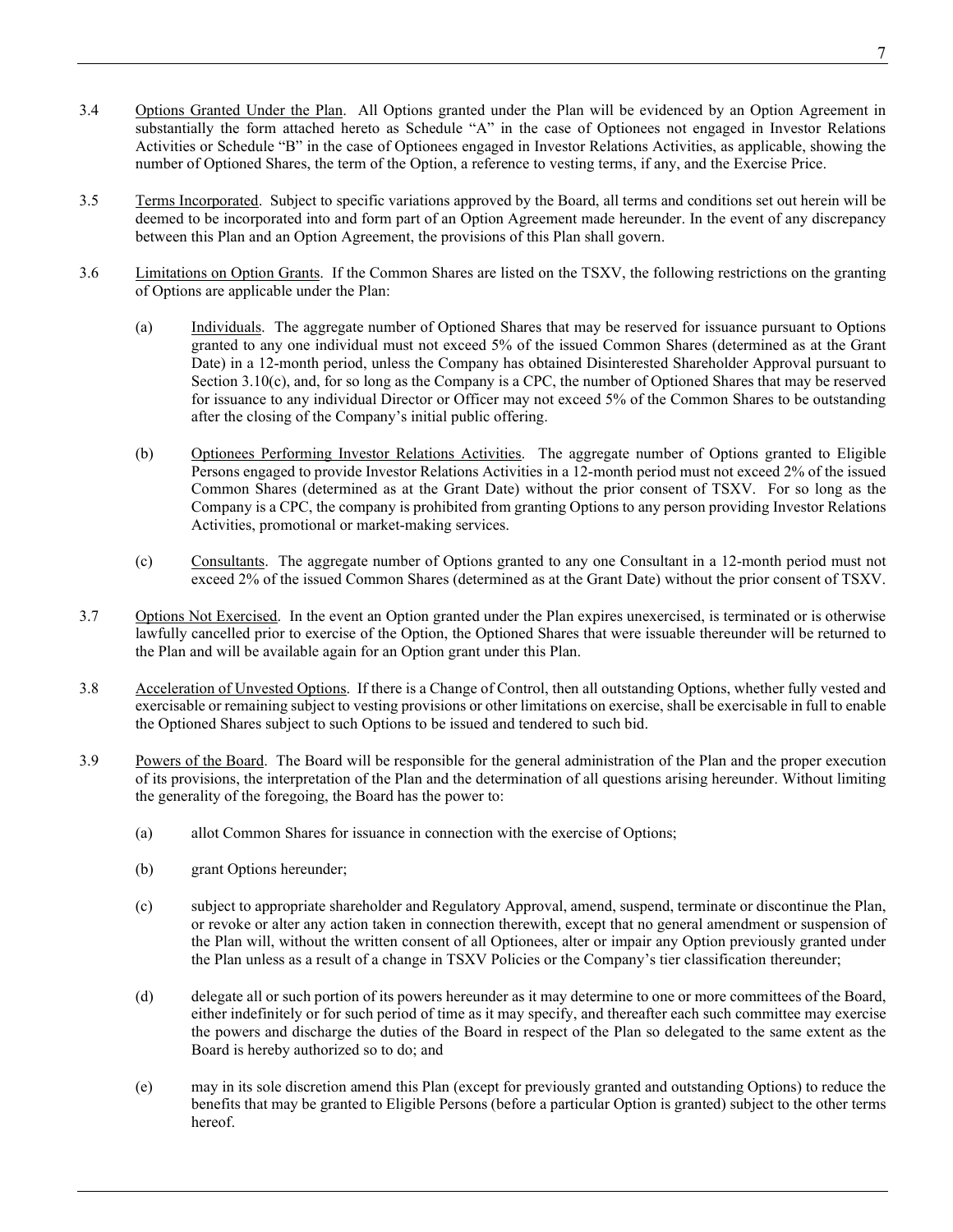- 3.10 Terms Requiring Disinterested Shareholder Approval. If the Common Shares are listed on the TSXV and if required by the TSXV Policies, the Company will obtain Disinterested Shareholder Approval of Options if the Plan, together with all of the Company's previously established and outstanding stock option plans or grants, could result at any time in:
	- (a) the number of Common Shares reserved for issuance under stock options granted to Insiders exceeding 10% of the issued Common Shares;
	- (b) the grant to Insiders, within a 12-month period, of a number of stock options exceeding 10% of the issued Common Shares; or
	- (c) the issuance to any one Optionee, within a 12-month period, of a number of Common Shares exceeding 5% of the issued Common Shares.
- <span id="page-26-0"></span>3.11 Effective Date of Plan. This Plan is effective as of the date first written above, subject to applicable Regulatory Approval and approval of the shareholders of the Company if required by the TSXV Policies.

# <span id="page-26-1"></span>**4. TERMS AND CONDITIONS OF OPTIONS**

- 4.1 Exercise Price. The Board shall establish the Exercise Price at the time each Option is granted, subject to the following conditions:
	- (a) if the Common Shares are listed on the TSXV, then the Exercise Price for the Options granted then will not be less than the minimum prevailing price permitted by the TSXV Policies;
	- (b) if the Common Shares are not listed, posted and trading on any stock exchange or quoted on any quotation system, then the Exercise Price for the Options granted will be determined by the Board at the time of granting; and
	- (c) in all other cases, the Exercise Price shall be determined in accordance with the rules and regulations of any applicable regulatory bodies.

The Exercise Price shall be subject to adjustment in accordance with the provisions of Section [4.8.](#page-28-0)

- 4.2 Term of Option. The Board shall establish the Expiry Date for each Option at the time such Option is granted, subject to the following conditions:
	- (a) the Option will expire upon the occurrence of any event set out in Section [4.7](#page-27-0) and at the time period set out therein; and
	- (b) the Expiry Date cannot be longer than the maximum exercise period as determined by the TSXV Policies.
- 4.3 Hold Period.
	- (a) Any Optioned Shares will be subject to a hold period expiring on the date that is four months and a day after the Grant Date, and the certificates representing any Optioned Shares issued prior to the expiry of such hold period will bear a legend in substantially the following form:

# **"UNLESS PERMITTED UNDER SECURITIES LEGISLATION, THE HOLDER OF THE SECURITIES REPRESENTED HEREBY MUST NOT TRADE THE SECURITIES BEFORE** *[INSERT THE DATE THAT IS FOUR MONTHS AND ONE DAY AFTER THE DATE OF GRANT]*

(b) If the Exercise Price of any Option granted hereunder is based on the Discounted Market Price (as defined in TSXV Policies) rather than the Market Price (as defined in TSXV Policies), all such Options and any Optioned Shares issuable upon exercise of such Options will be subject to a four month and one day hold period commencing on the Grant Date, and the certificates representing any Optioned Shares issued prior to the expiry of such hold period will bear a legend in substantially the following form: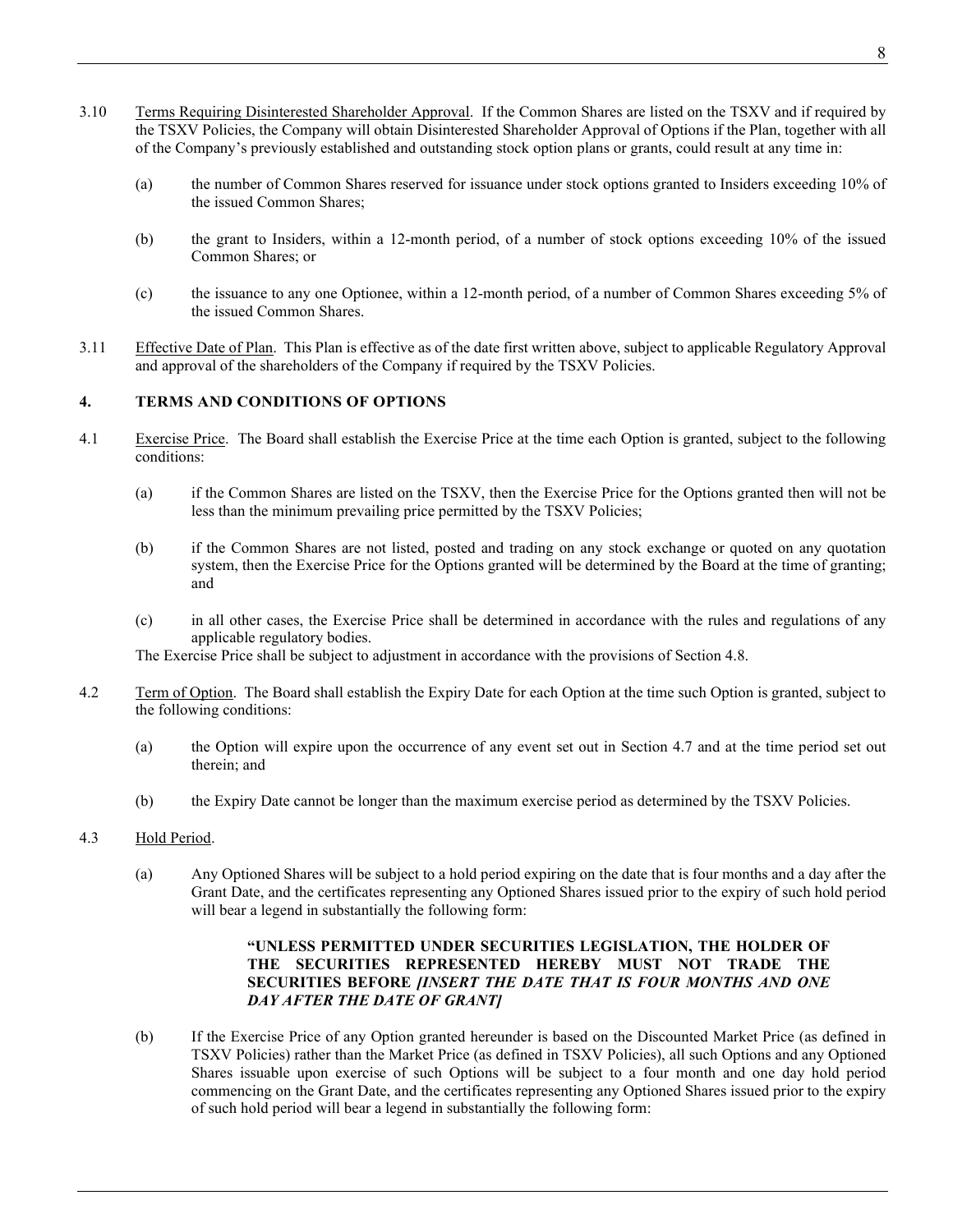**"WITHOUT PRIOR WRITTEN APPROVAL OF THE TSX VENTURE EXCHANGE AND COMPLIANCE WITH ALL APPLICABLE SECURITIES LEGISLATION, THE SECURITIES REPRESENTED BY THIS CERTIFICATE MAY NOT BE SOLD, TRANSFERRED, HYPOTHECATED OR OTHERWISE TRADED ON OR THROUGH THE FACILITIES OF THE TSX VENTURE EXCHANGE OR OTHERWISE IN CANADA OR TO OR FOR THE BENEFIT OF A CANADIAN RESIDENT** *UNTIL [INSERT THE DATE THAT IS 4 MONTHS AND ONE DAY AFTER THE DATE OF GRANT]***."**

- 4.4 Vesting and Exercise of Options.
	- (a) No Option shall be exercisable until it has vested.
	- (b) The Board shall establish a vesting period or periods at the time each Option is granted to Eligible Persons, provided that Options granted to Eligible Persons providing Investor Relations Services are required to vest in stages over 12 months with no more than one quarter of the Options vesting in any three-month period.
	- (c) For so long as the Company is a CPC, no Options granted may be exercised before the Completion of the Qualifying Transaction unless the Optionee agrees, in writing, to deposit the Optioned Shares acquired into escrow until the issuance of the Final Exchange Bulletin (as defined in TSXV Policies).
- 4.5 Non-Assignable. Subject to Section [4.8\(e\),](#page-29-0) all Options will be exercisable only by the Optionee to whom they are granted and will not be assignable or transferable.
- 4.6 Option Amendment.
	- (a) Exercise Price. The Board may amend the Exercise Price of any Options provided that, subject to Section [4.1](#page-26-1) and if the Common Shares are traded on the TSXV, the Exercise Price of an Option may be amended only if at least six (6) months have elapsed since the later of:
		- (i) the Grant Date;
		- (ii) the date the Company's shares commenced trading on the TSXV; or
		- (iii) the date of the last amendment of the Exercise Price.
	- (b) Disinterested Shareholder Approval. If the Common Shares are listed on the TSXV, any proposed reduction in the exercise price of Options for Optionees that are Insiders will be subject to TSXV Policies, including Disinterested Shareholder Approval.
	- (c) Term. The term of an Option cannot be extended so that the effective term of the Option exceeds ten (10) years in total, or such other period as prescribed by the TSXV Policies. If the Common Shares are traded on the TSXV, an option must be outstanding for at least one year before the Company can extend its term and the TSXV treats any extension of the length of the term of the Option as a grant of a new Option, which must comply with pricing and other requirements of this Plan.
	- (d) TSXV Approval. If the Common Shares are listed on the TSXV, any proposed amendment to the terms of an Option must be approved by the TSXV prior to the exercise of such Option as amended.
- <span id="page-27-1"></span><span id="page-27-0"></span>4.7 Termination of Option. Unless the Board determines otherwise, the Options will terminate in the following circumstances:
	- (a) Termination of Services Upon Completion of Qualifying Transaction. Options granted while the Company is a CPC to any Optionee that does not continue as a Director, Officer, Consultant or Employee of the Resulting Issuer (as defined in TSXV Policies), have a maximum term of the later of twelve (12) months after the Completion of the Qualifying Transaction and 90 days after the Optionee ceases to become a Director, Officer, Consultant or Employee of the Resulting Issuer.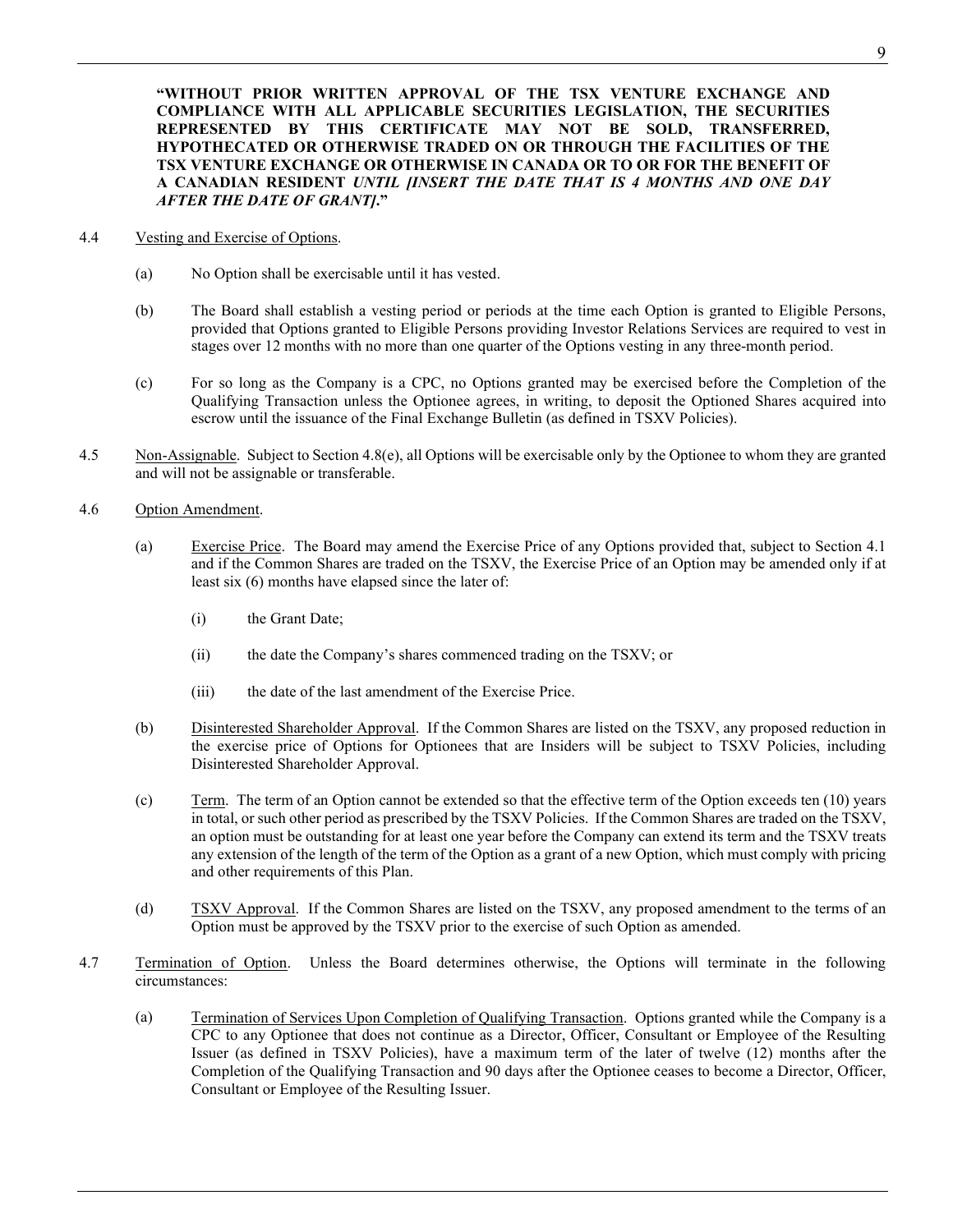(b) Termination of Services for Cause or Upon Resignation. Subject to Section [4.7\(a\),](#page-27-1) if the engagement of the

10

- Optionee as a Director, Employee or Consultant is terminated for cause or if such Director, Employee or Consultant resigns, any Option granted hereunder to such Optionee shall terminate and cease to be exercisable immediately upon the Optionee ceasing to be a Director, Employee or Consultant by reason of termination for cause or by resignation.
- (c) Termination of Services Without Cause. Subject to Section [4.7\(a\),](#page-27-1) if the engagement of the Optionee as a Director, Employee or Consultant of the Company is terminated for any reason other than cause, resignation, disability or death, the Optionee may exercise any Option granted hereunder to the extent that such Option was exercisable and had vested on the date of termination until the date that is the earlier of (i) the Expiry Date, and (ii) the date that is 30 days after the effective date of the Optionee ceasing to be a Director, Employee or Consultant for that other reason.
- (d) Death. If the Optionee dies, the Optionee's lawful personal representatives, heirs or executors may exercise any Option granted hereunder to the Optionee to the extent such Option was exercisable and had vested on the date of death until the earlier of (i) the Expiry Date, and (ii) one year after the date of death of such Optionee.
- <span id="page-28-1"></span>(e) Disability. If the Optionee ceases to be an Eligible Person, due to his Disability, or, in the case of an Optionee that is a company, the Disability of the person who provides management or consulting services to the Company or to an Affiliate of the Company, the Optionee may exercise any Option granted hereunder to the extent that such Option was exercisable and had vested on the Date of Disability until the earlier of (i) the Expiry Date, and (ii) the date that is 90 days after the Date of Disability.
- (f) Changes in Status of Eligible Person. If the Optionee ceases to be one type of Eligible Person but concurrently is or becomes one or more other type of Eligible Person, the Option will not terminate but will continue in full force and effect and the Optionee may exercise the Option until the earlier of (i) the Expiry Date, and (ii) the applicable date set forth in Sections  $4.7(a)$  to  $4.7(e)$  above where the Optionee ceases to be any type of Eligible Person. If the Optionee is an Employee, the Option will not be affected by any change of the Optionee's employment where the Optionee continues to be employed by the Company or an Affiliate of the Company.
- <span id="page-28-3"></span><span id="page-28-2"></span><span id="page-28-0"></span>4.8 Adjustment of the Number of Optioned Shares. The number of Common Shares subject to an Option will be subject to adjustment in the events and in the manner following:
	- (a) Following the date an Option is granted, the exercise price for and the number of Optioned Shares which are subject to an Option will be adjusted, with respect to the then unexercised portion thereof, in the events and in accordance with the provisions and rules set out in this Section [4.8,](#page-28-0) with the intent that the rights of Optionees under their Options are, to the extent possible, preserved and maintained notwithstanding the occurrence of such events. Any dispute that arises at any time with respect to any adjustment pursuant to such provisions and rules will be conclusively determined by the Board, and any such determination will be binding on the Company, the Optionee and all other affected parties.
	- (b) If there is a change in the outstanding Common Shares by reason of any share consolidation or split, reclassification or other capital reorganization, or a stock dividend, arrangement, amalgamation, merger or combination, or any other change to, event affecting, exchange of or corporate change or transaction affecting the Common Shares, the Board shall make, as it shall deem advisable and subject to the requisite approval of the relevant regulatory authorities, appropriate substitution and/or adjustment in:
		- (i) the number and kind of shares or other securities or property reserved or to be allotted for issuance pursuant to this Plan;
		- (ii) the number and kind of shares or other securities or property reserved or to be allotted for issuance pursuant to any outstanding unexercised Options, and in the exercise price for such shares or other securities or property; and
		- (iii) the vesting of any Options, including the accelerated vesting thereof on conditions the Board deems advisable, and if the Company undertakes an arrangement or is amalgamated, merged or combined with another corporation, the Board shall make such provision for the protection of the rights of Optionees as it shall deem advisable.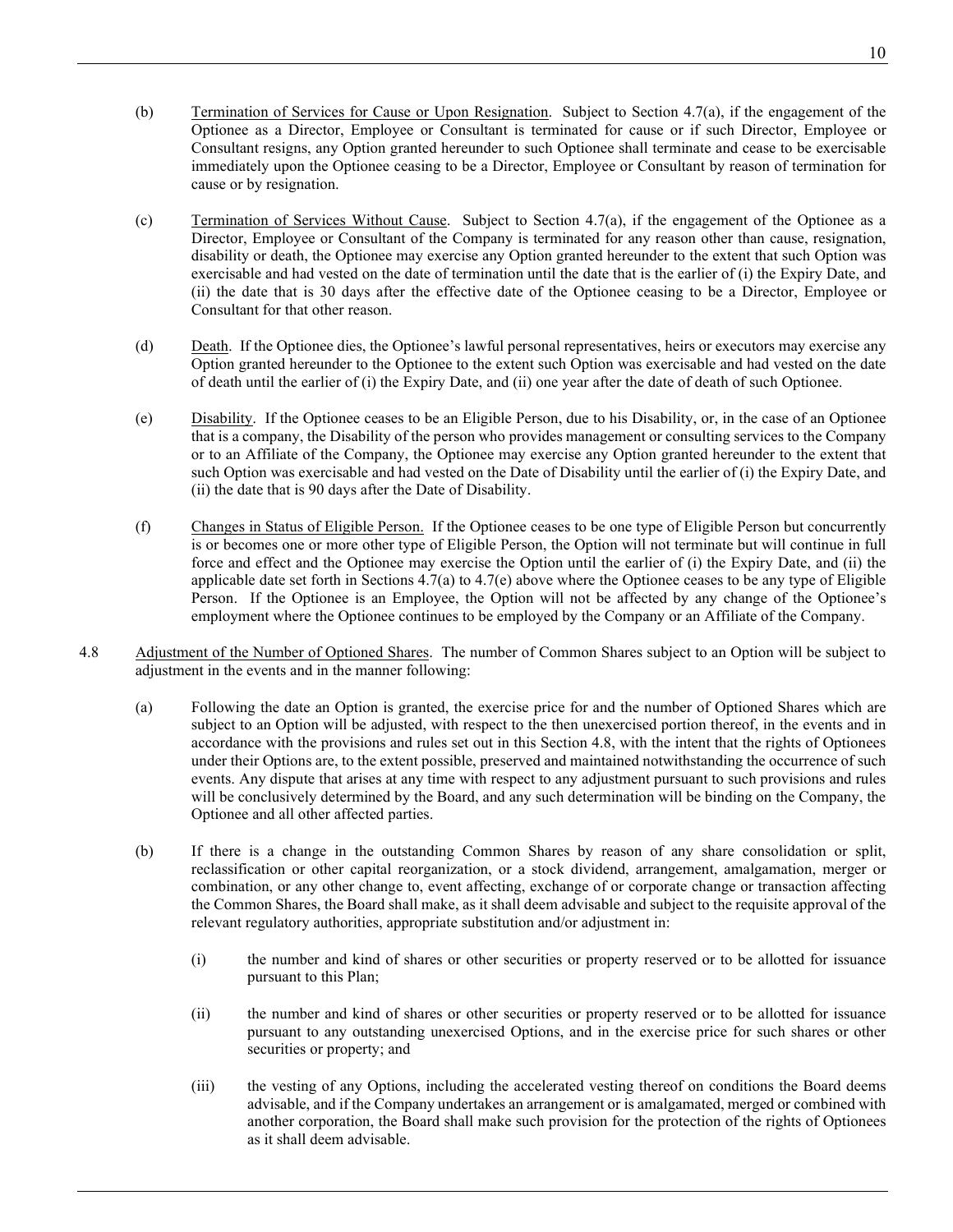- (c) If the outstanding Common Shares are changed into or exchanged for a different number of shares or into or for other securities of the Company or securities of another Company or entity, in a manner other than as specified in Section [4.8\(b\),](#page-28-2) then the Board, in its sole discretion, may make such adjustment to the securities to be issued pursuant to any exercise of the Option and the exercise price to be paid for each such security following such event as the Board in its sole and absolute discretion determines to be equitable to give effect to the principle described in Section [4.8\(a\),](#page-28-3) and such adjustments shall be effective and binding upon the Company and the Optionee for all purposes.
- (d) No adjustment provided in this Section [4.8](#page-28-0) shall require the Company to issue a fractional share and the total adjustment with respect to each Option shall be limited accordingly.
- <span id="page-29-0"></span>(e) The grant or existence of an Option shall not in any way limit or restrict the right or power of the Company to effect adjustments, reclassifications, reorganizations, arrangements or changes of its capital or business structure, or to amalgamate, merge, consolidate, dissolve or liquidate, or to sell or transfer all or any part of its business or assets.

# **5. COMMITMENT AND EXERCISE PROCEDURES**

- 5.1 Option Agreement. Upon grant of an Option hereunder, an authorized director or officer of the Company will deliver to the Optionee an Option Agreement detailing the terms of such Options and upon such delivery the Optionee will be subject to the Plan and have the right to purchase the Optioned Shares at the Exercise Price set out therein subject to the terms and conditions hereof.
- <span id="page-29-1"></span>5.2 Manner of Exercise. An Optionee who wishes to exercise his Option, in its entirety or any portion thereof, may do so by delivering:
	- (a) a Notice of Exercise to the Company specifying the number of Optioned Shares being acquired pursuant to the Option; and
	- (b) cash, a certified cheque or a bank draft payable to the Company for the aggregate Exercise Price for the Optioned Shares being acquired.
- 5.3 Subsequent Exercises. If an Optionee exercises only a portion of the total number of his Options, then the Optionee may, from time to time, subsequently exercise all or part of the remaining Options until the Expiry Date.
- 5.4 Delivery of Certificate and Hold Periods. As soon as practicable after receipt of the Notice of Exercise described in Section [5.2](#page-29-1) and payment in full for the Optioned Shares being received by the Company, the Company will or will direct its transfer agent to issue a certificate to the Optionee for the appropriate number of Optioned Shares. Such certificate issued will bear a legend stipulating any resale restrictions required under applicable securities laws and TSXV Policies.

# **6. AMENDMENTS**

- 6.1 Amendment of the Plan. The Board reserves the right, in its absolute discretion, to at any time amend, modify or terminate the Plan with respect to all Common Shares in respect of Options which have not yet been granted hereunder. Any amendment to any provision of the Plan will be subject to shareholder approval, if applicable, and any necessary Regulatory Approvals. If this Plan is suspended or terminated, the provisions of this Plan and any administrative guidelines, rules and regulations relating to this Plan shall continue in effect for the duration of such time as any Option remains outstanding.
- 6.2 Amendment of Outstanding Options. The Board may amend any Option with the consent of the affected Optionee and the TSXV, if required, including any shareholder approval required by the TSXV. For greater certainty, Disinterested Shareholder Approval is required by the TSXV for any reduction in the exercise price of an Option if the Participant is an Insider at the time of the proposed amendment.
- 6.3 Amendment Subject to Approval. If the amendment of an Option requires shareholder or Regulatory Approval, such amendment may be made prior to such approvals being given, but no such amended Options may be exercised unless and until such approvals are given.